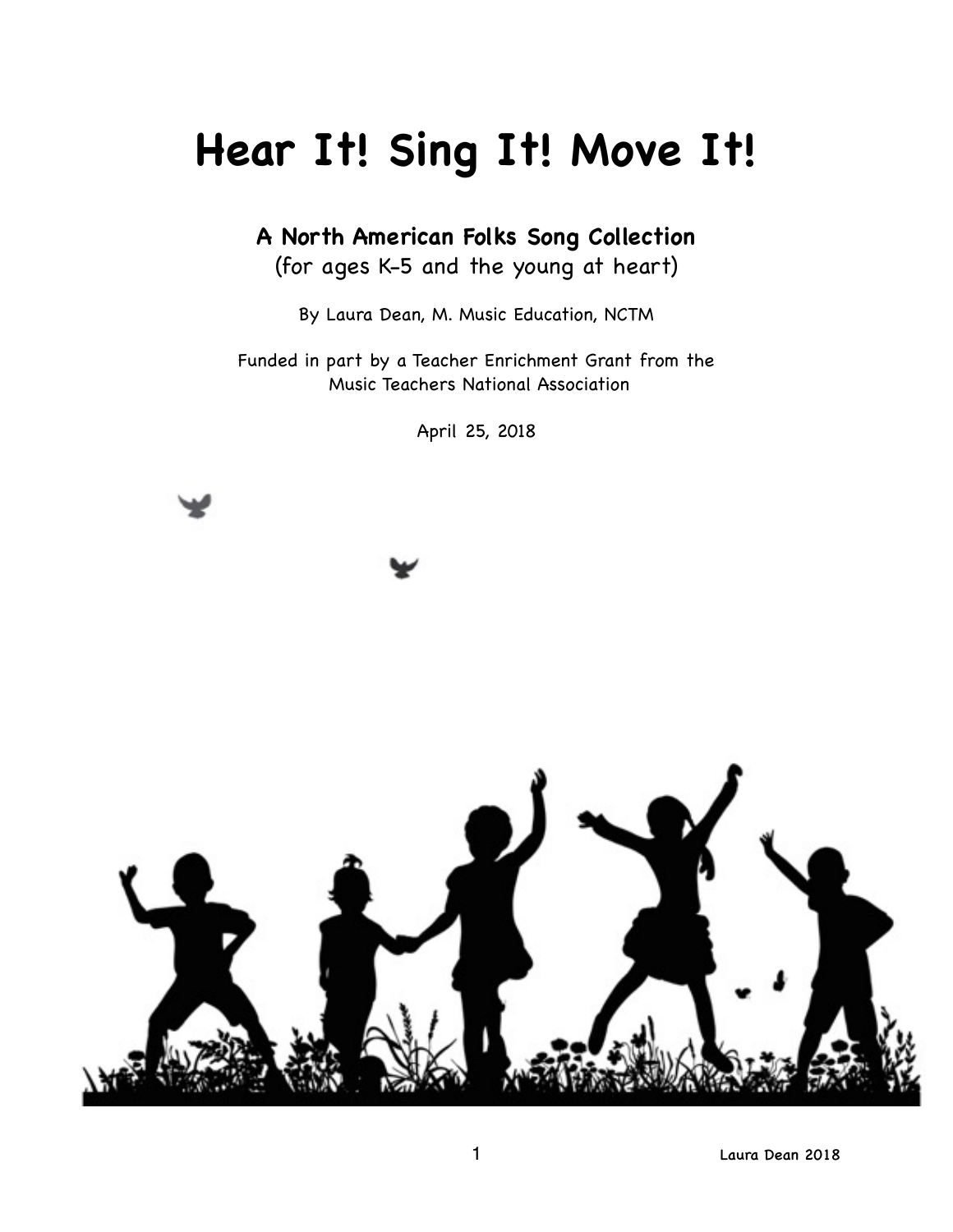#### Introduction

*Let us take our children seriously! Everything else follows from this…only the best is good enough for a child.* -Zoltán Kodály

When I served as the music specialist in a Seattle Montessori preschool, multicultural nights regularly included songs from around the world. Children sang *Backe, backe Kuchen* from Germany, *Hava Negila* from Israel, and *You Take the High Road* from Scotland, to name a few. The children loved the process of hearing and learning songs, creating movements, and then performing for adoring family and friends. What better place to experience a variety of languages and multicultural music than in preschool?

Twenty years of experience as a music specialist along with music residencies in a variety of early learning communities, and a master degree in music education led me to this project. *Hear It! Sing It! Move It!* offers engaging songs and easy to follow lessons plans along with sheet music and an accompanying recording. For the project, I selected lesser-known folk songs from North America, drawn from the Caribbean, Mexico, Canada, and the United States.

Folk songs, passed down from generation to generation in the oral tradition, provide rich material for any music curriculum. Because of the nature of folk songs, melodies, and lyrics vary widely from source to source. In creating the sheet music and recording, I have altered some of the melodies, i.e. modifying big vocal leaps in order to keep the songs as easy to learn and sing as possible.

I invite classroom teachers, music specialists, parents and care givers to use these materials in whatever way works for their particular situation. Some may simply want to play the recording as background music in the classroom or at home. Some may choose to teach the lesson plan in tandem with the recording. A music specialist may choose to use the lesson plan as a guide while singing a cappella or playing simple accompaniments on a piano or a guitar.

 A group of these songs together creates a delightful multicultural arts performance program. Throw in a potluck dinner of multiethnic foods, and you have yourself a North American culture party!

Approach any music class, and indeed, every moment in this life, with grace, humor, enthusiasm, a sense of wonder, flexibility, and of course, love! I present, *Hear It! Sing It! Move It!*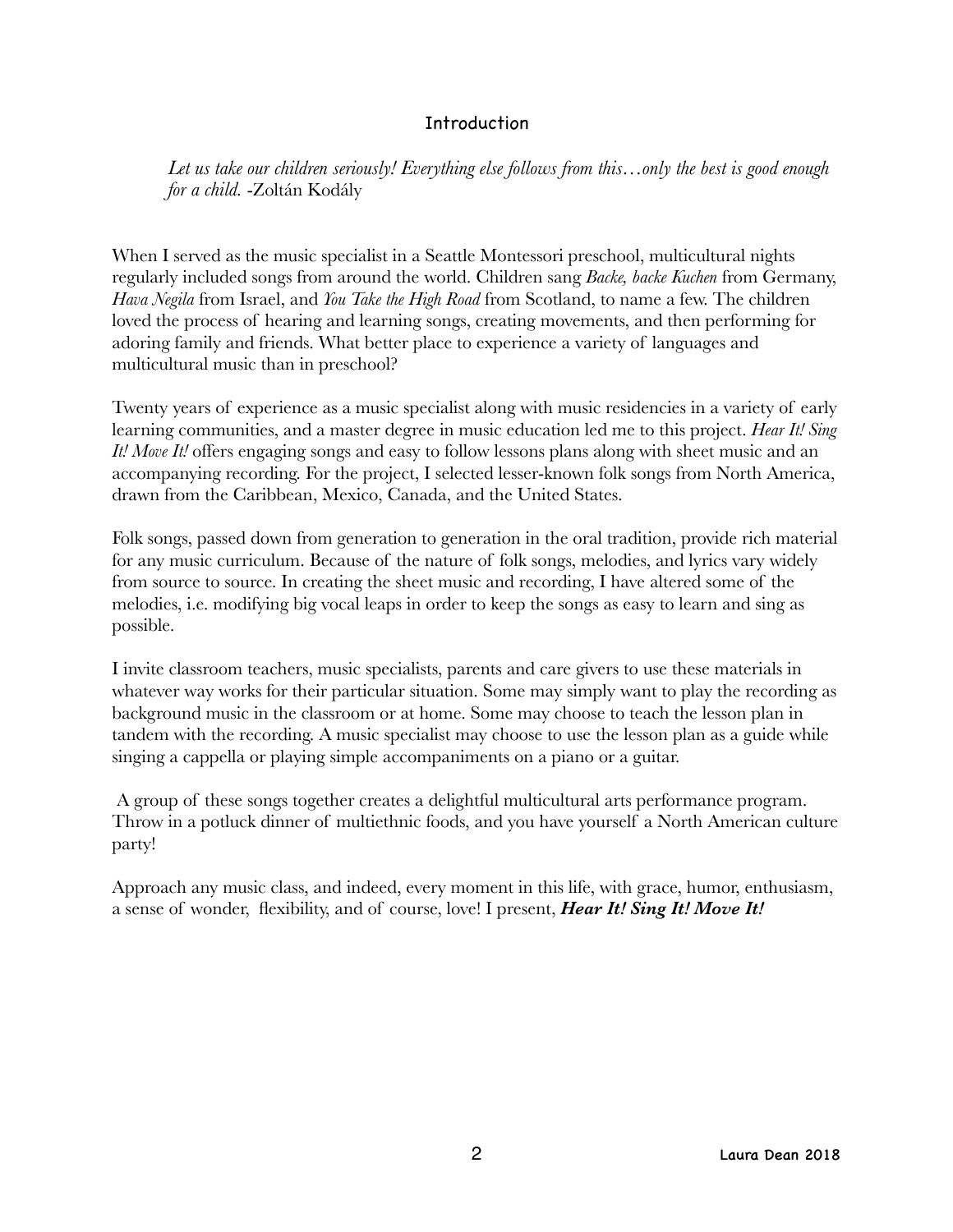# **Contents**

| A la Limón                     | $\boldsymbol{4}$ |
|--------------------------------|------------------|
| <b>Animal Song</b>             | $\overline{5}$   |
| <b>Come to Your Mommy</b>      | 6                |
| Gypsy in the Moonlight         | $\overline{7}$   |
| Ink Pa Ta Na                   | 8                |
| I Went to a Party              | $\boldsymbol{9}$ |
| La tia Monica (My Aunt Monica) | 10               |
| Mamma Don't Allow              | 11               |
| My Home's in Montana           | 12               |
| Old Joe Clark                  | 13               |
| Pimpón                         | 14               |
| See the Pony Galloping         | 15               |
| Un Éléphant, Ça Trompe         | 16               |
| Up in a Balloon                | 17               |
| Vamos a cantar                 | 18               |
| <b>Teacher's Guide</b>         | 19               |
| <b>Sources</b>                 | 35               |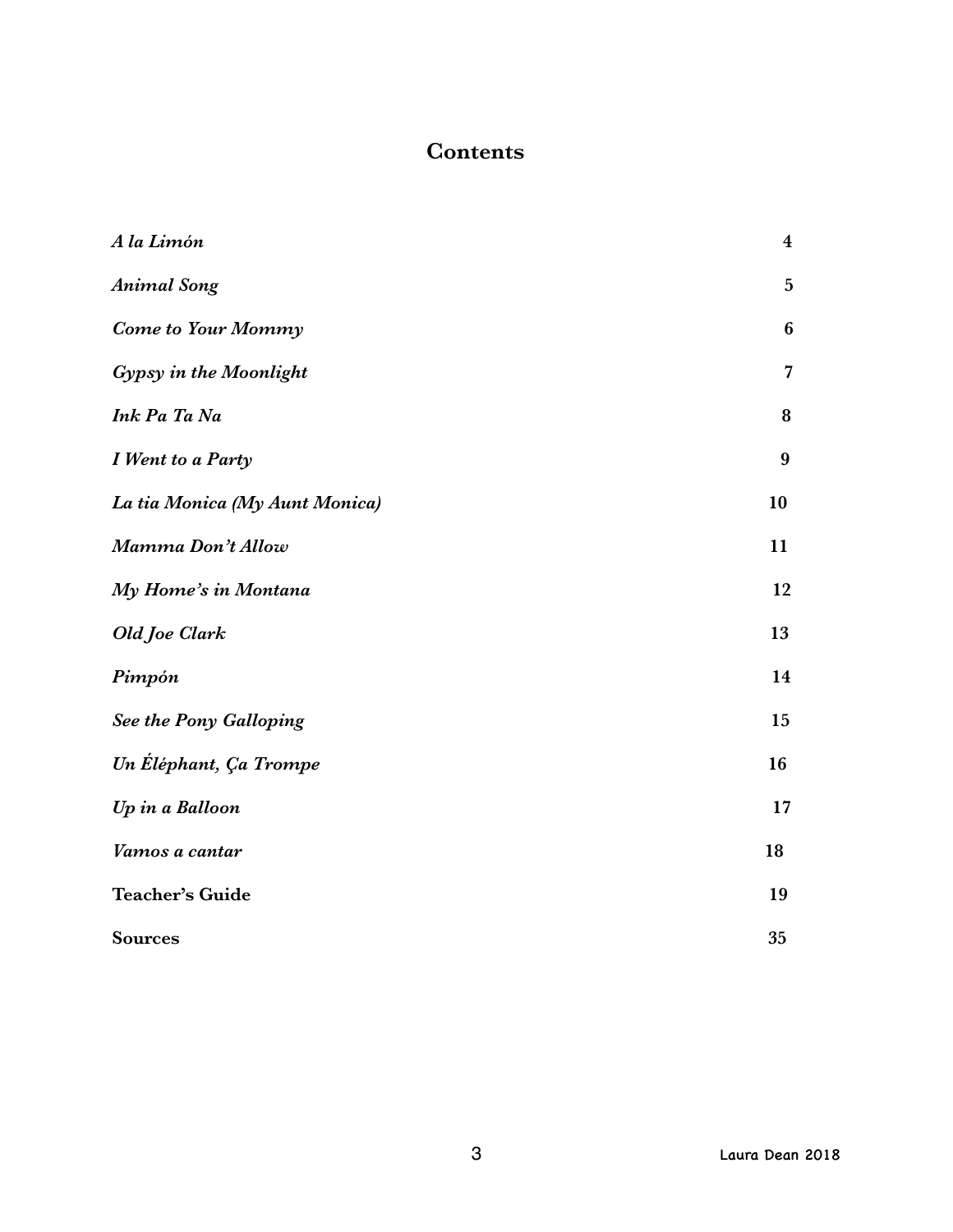# **A la Limón**

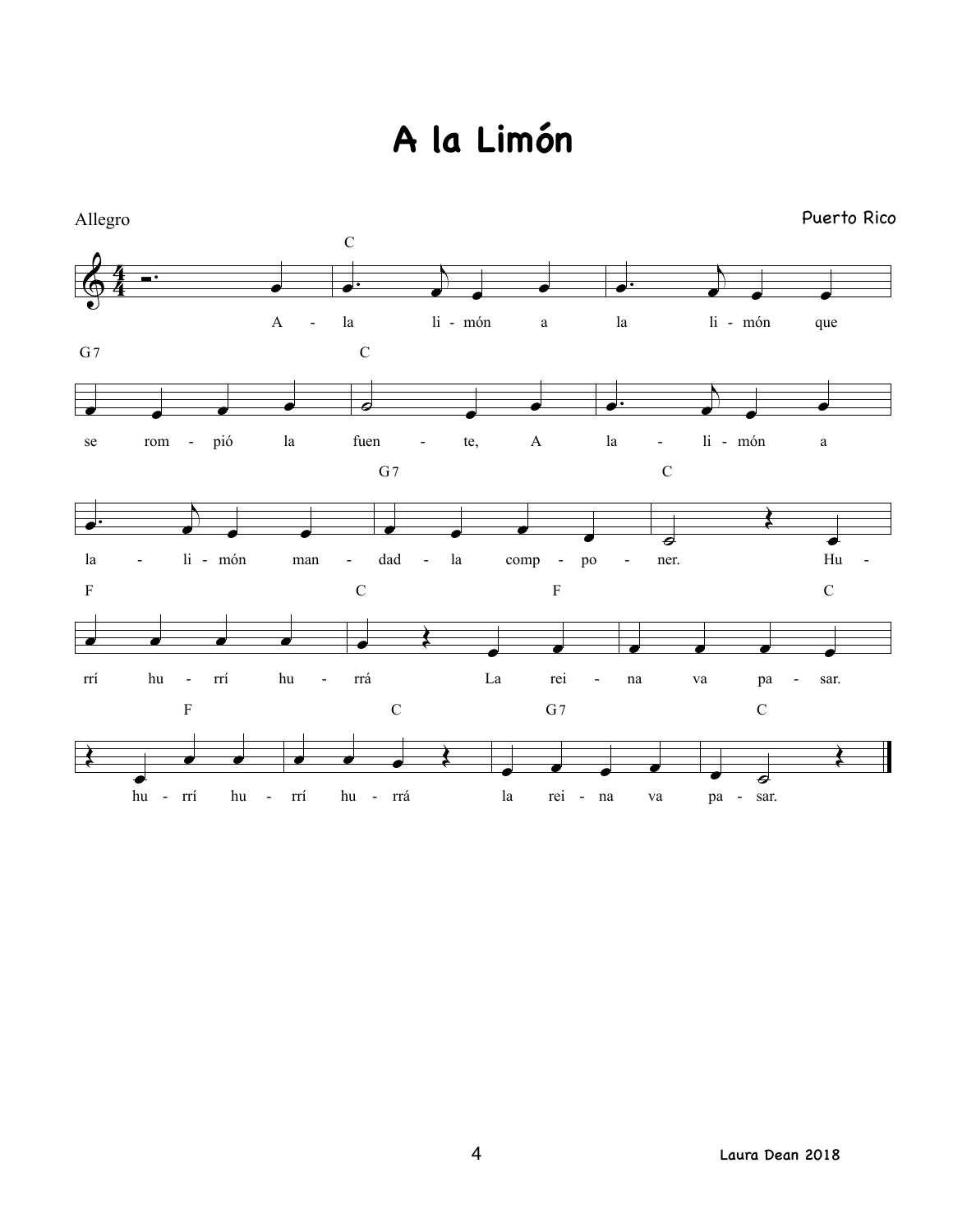# **Animal Song**



Alligator, hedgehog, anteater, bear Rattlesnake, buffalo, anaconda, hare

Bullfrog, woodchuck, wolverine, goose Whippoorwill, chipmunk, jackal, moose

Mud turtle, whale, glowworm, bat Salamander, snail and Maltese cat

Black squirrel, raccoon, opposum, wren Red squirrel, loon, South Guinea hen

Polecat, dog, wild otter, rat Pelican, hog, dodo and bat

Eagle, kingeron, sheep, duck and widgeon Conger, armadillo, beaver, seal and pigeon

Reindeer, blacksnake, ibex, nightingale Martin, wild drake, crocodile and quail

Houserat, toad, rat, white bear, doe Chickadee, peacock, bobolink and crow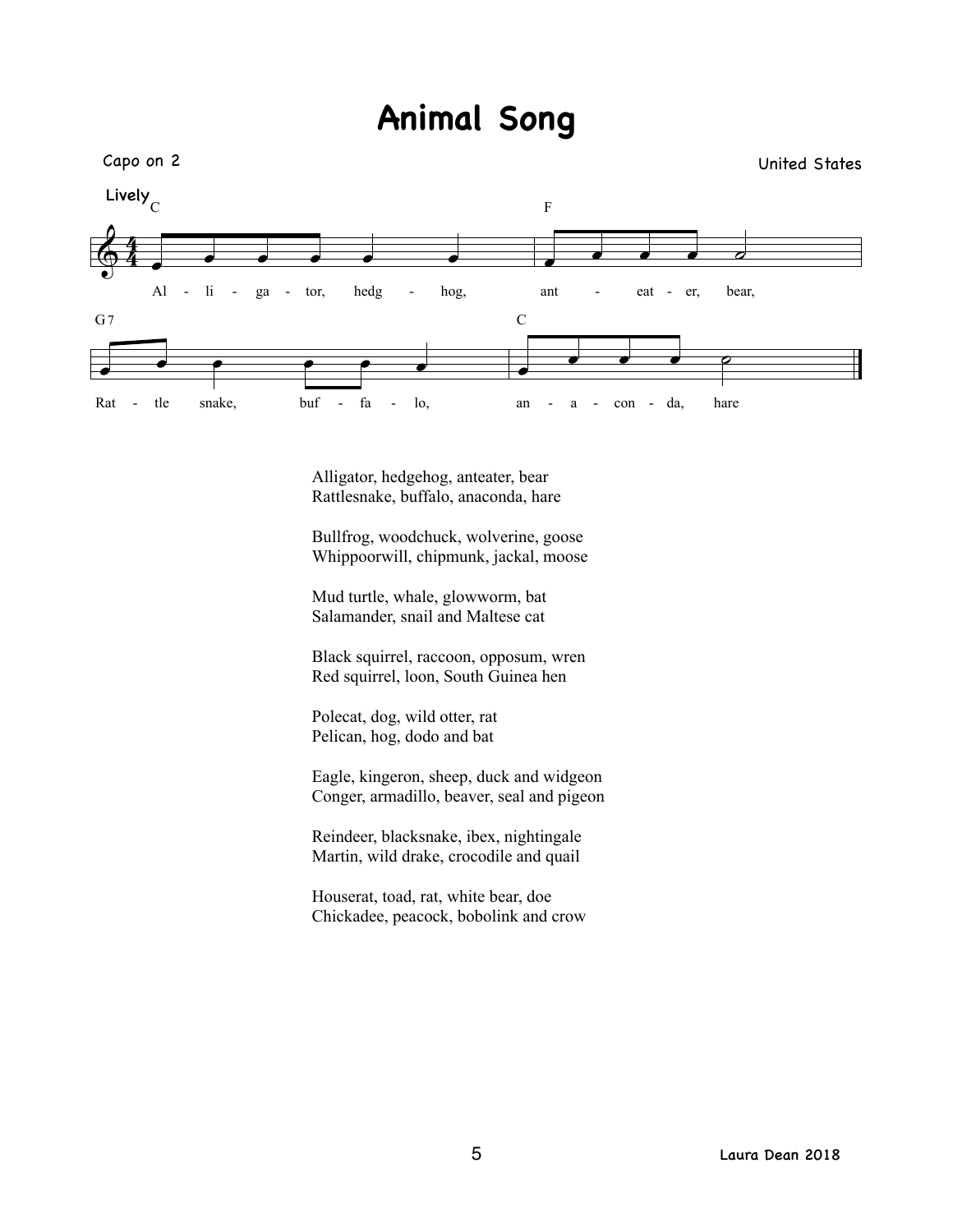

# **Come To Your Mommy**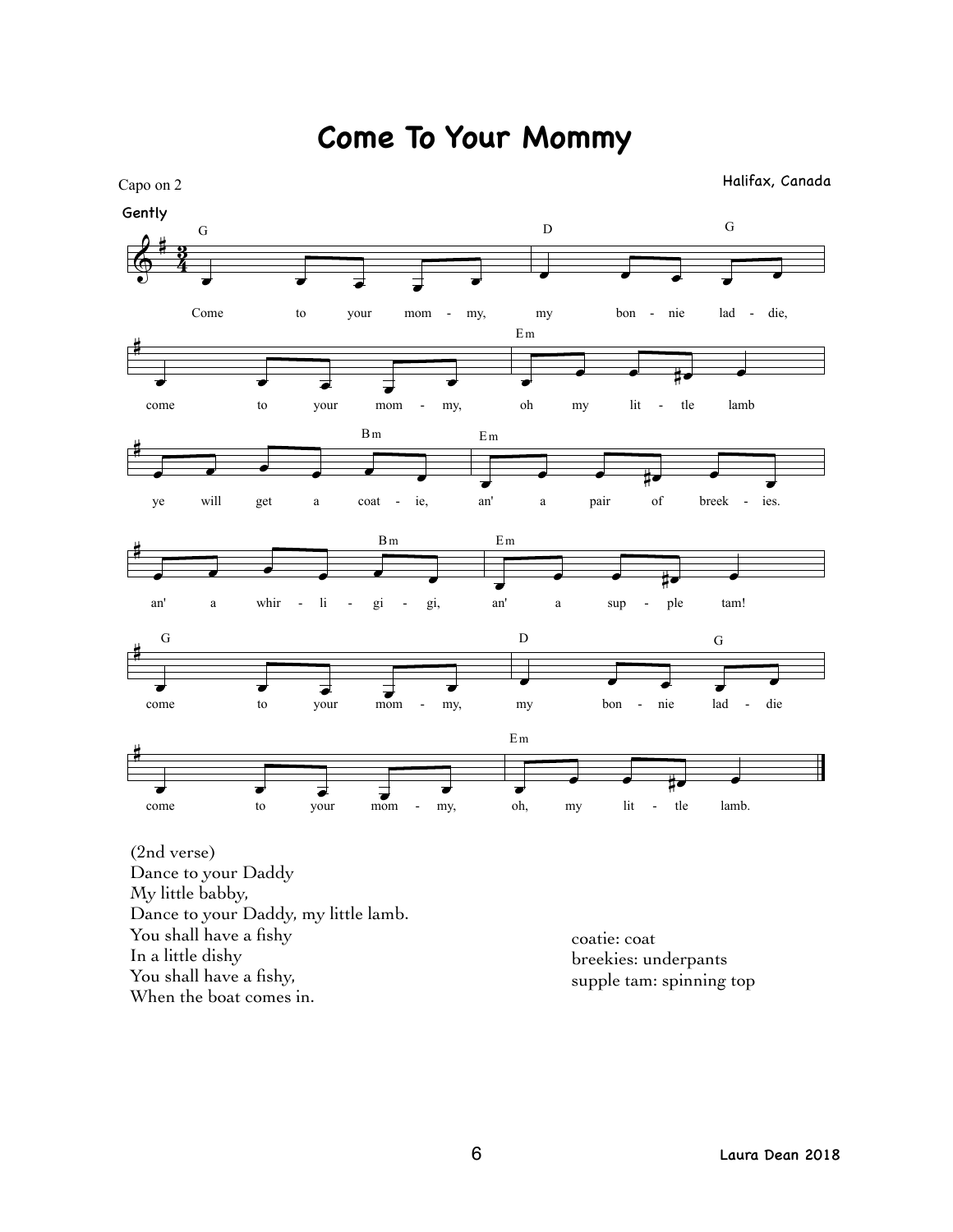**Gypsy In the Moonlight**

#### Trinidad



Verse 2 (group) Walk in gypsy walk in. Walk right in I say. Walk into my parlor To hear my banjo play.

Verse 3 (gypsy solo) I don't like nobody. Nobody loves me. All I want is  $(\text{insert name})$ To come and dance with me.

Verse 4 (group sings) Tra la la la la la Tra la la la la. Tra la la la la la Tra la la la la.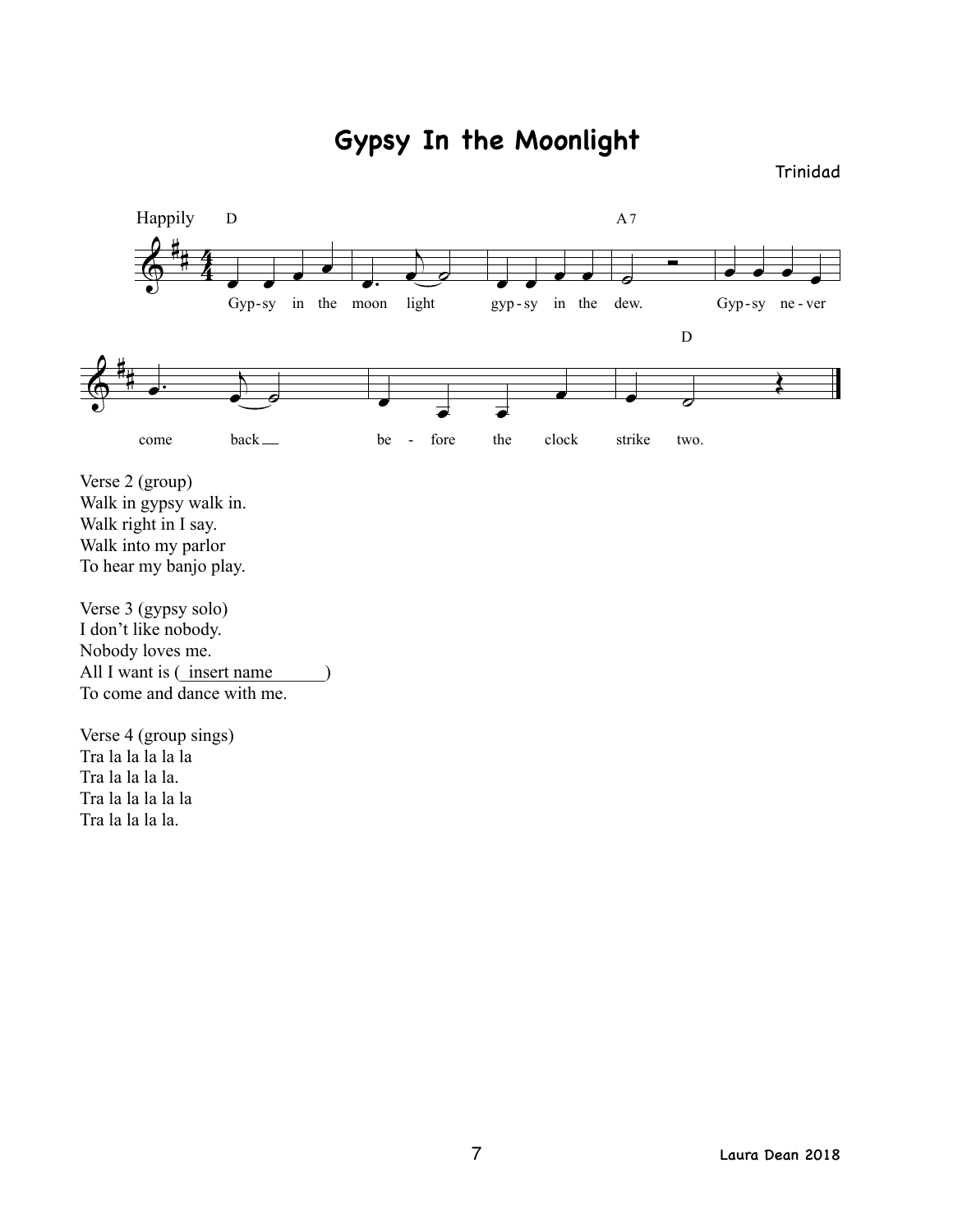Ink PA TA NA



#### **Ink Pa Ta Na**

#### **Way Off From You**

Ink pa ta Na waj na-a Shina chi cho ze Ma-ma, ma-ma Le chi ku ya na Le chi ku ya na

Way off from you I am standing My blanket I am waving Mah, Mah, mah, mah Come here to me Come here to me.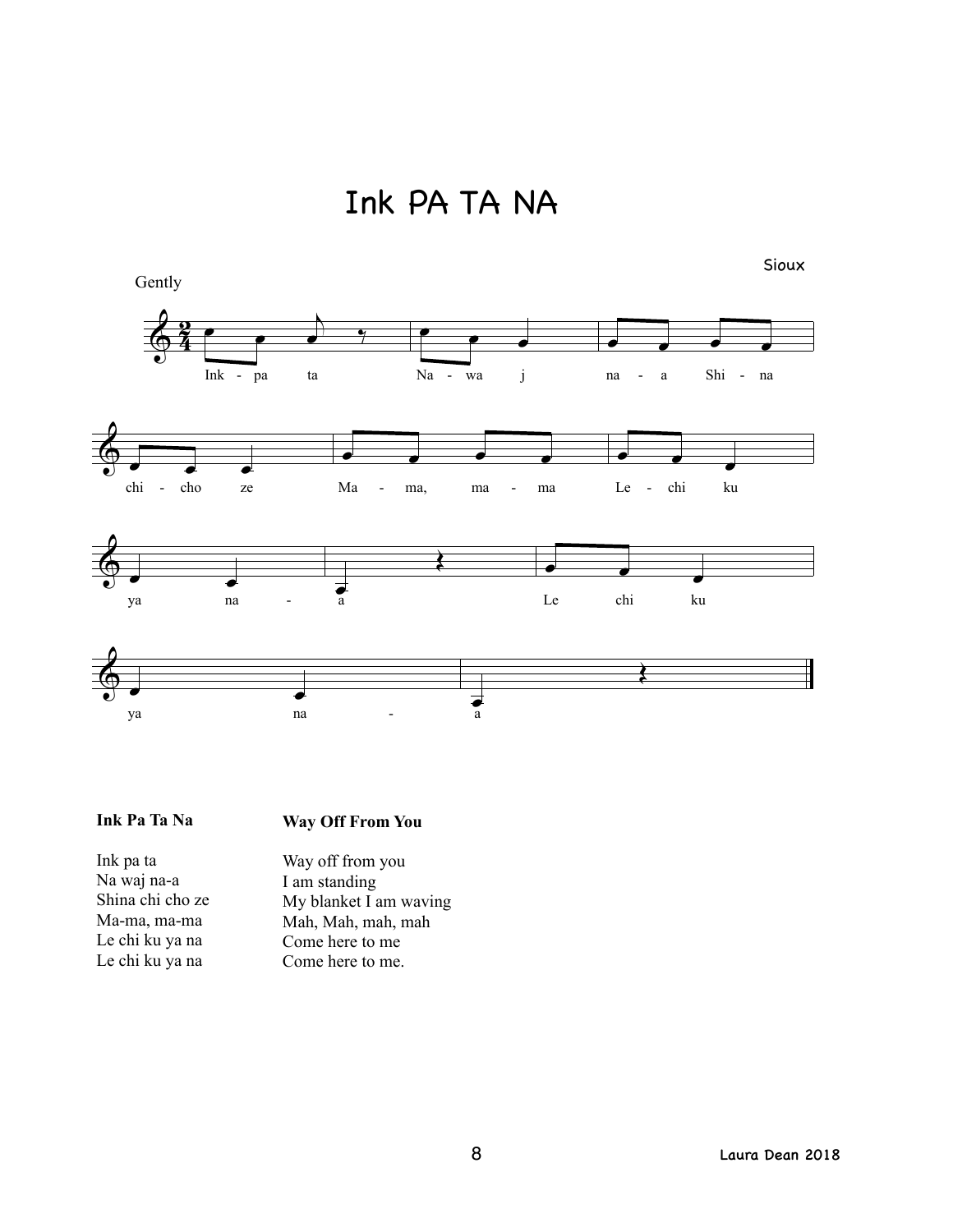# **I Went to a Party**

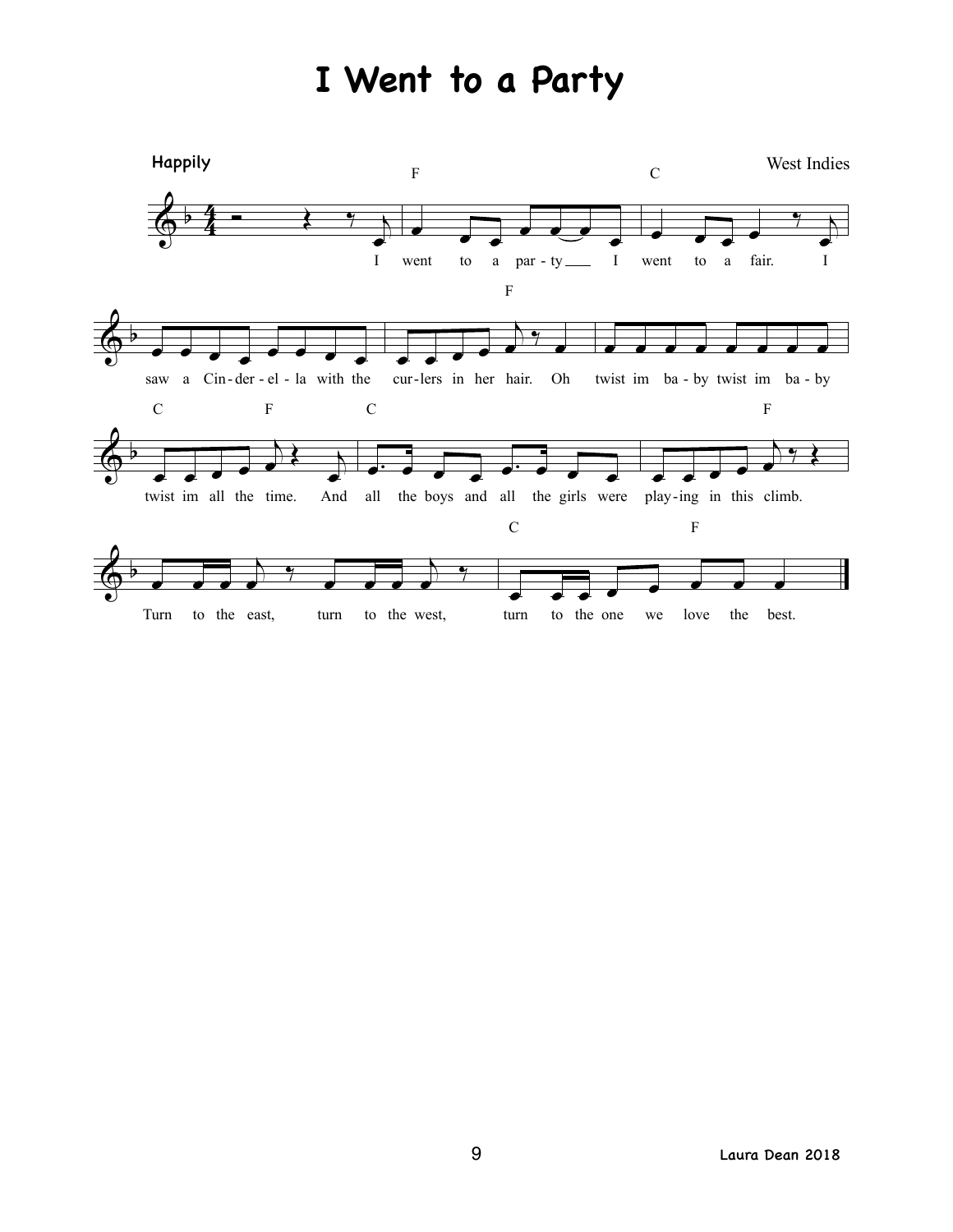# **La tía Monica (My Aunt Monica)**

Latin America



CORO Yo tengo una tía llamada Monica, que cuando va a bailar, le dicen u, la, la. U, la, la, u, la, la, le dicen, u, la, la.

**Así mueve los ojos,** así, así, así. Así se da una vuelta, así, así, así.

**CHORUS** I have an aunt, her names is Monica, and when she starts to dance, everyone goes Ohh, la, la. Ooh, la, la, ooh, la, la, everyone goes ooh, la, la

She likes to move her eyes she likes it just like me. She likes to spin and spin round and round like me.

**Repeat using the following lines for the bold print:** Así mueve las cejas. (eyebrows)

Así mueve las pestañas. (eyelashes) Así mueve la cabeza. (head) Así mueve los hombros (arms) Así mueve los codos. (elbows) Así mueve las manos ( hands) Así mueve las caderas (hips) Así mueve las rodillas ( knees) Así mueve los pies. (feet)

Así mueve todo el cuerpo (body)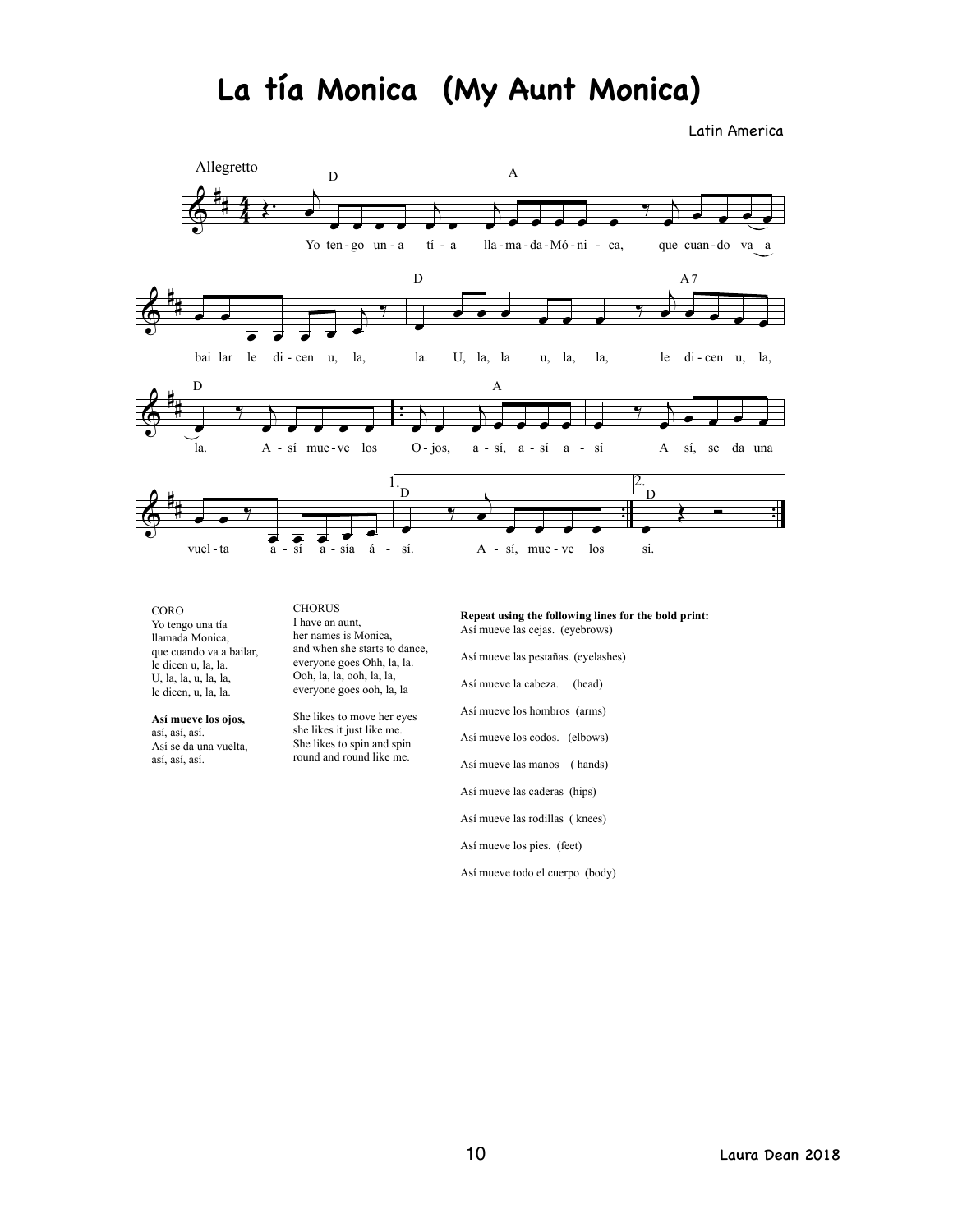# Mama Don't Allow

United States



- 2. Mama don't allow no piano playin'....
- 3. Mama don't allow no hand clappin'.....
- 4. Mama don't allow no foot stompin'---
- 5. Mama don't allow no singin' round here......... Gonna sing my head off anyhow
- 6. Mama don't allow no loud-mouth talkin' round here......... Gonna shoot my mouth off anyhow, etc.
- 7. Mama don't allow no nothin'goin' round here …………. Well, I don't see why my Mama won't allow. She was once as young as we are now. Mama don't allow no nothin'goin' round here.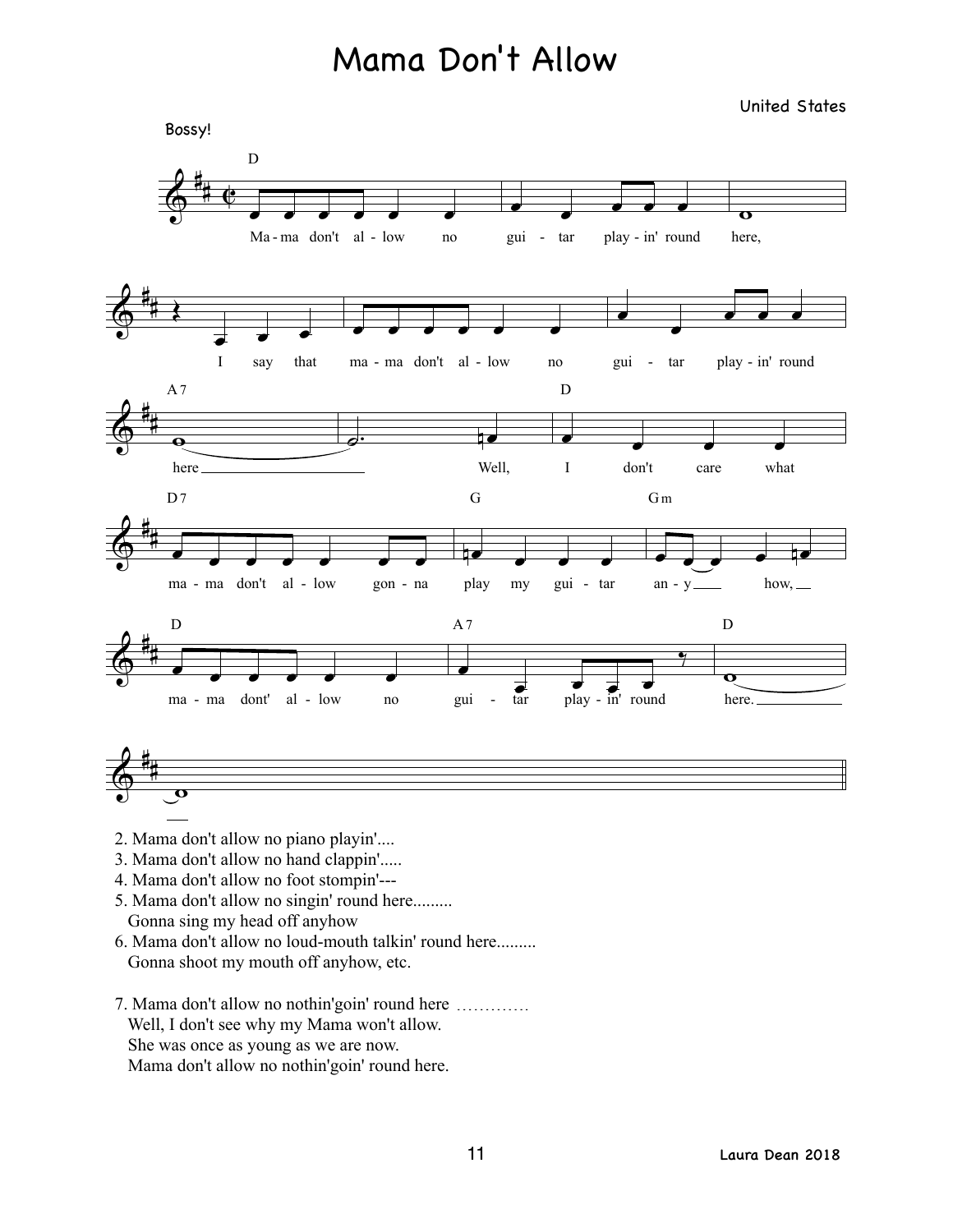# **My Home's in Montana**

USA Cowboy Ballad



2. We're up with the sun, 'cause there's work to be done, In the wide open spaces, that's where we would be. Out here in the West is the life we love best, Montana is home for my pony and me.

3. When far from the ranches, I chop the pine branches To heap on the campfire as daylight grows pale, When I have partaken of beans and of bacon, I whistle a cheery old song of the trail.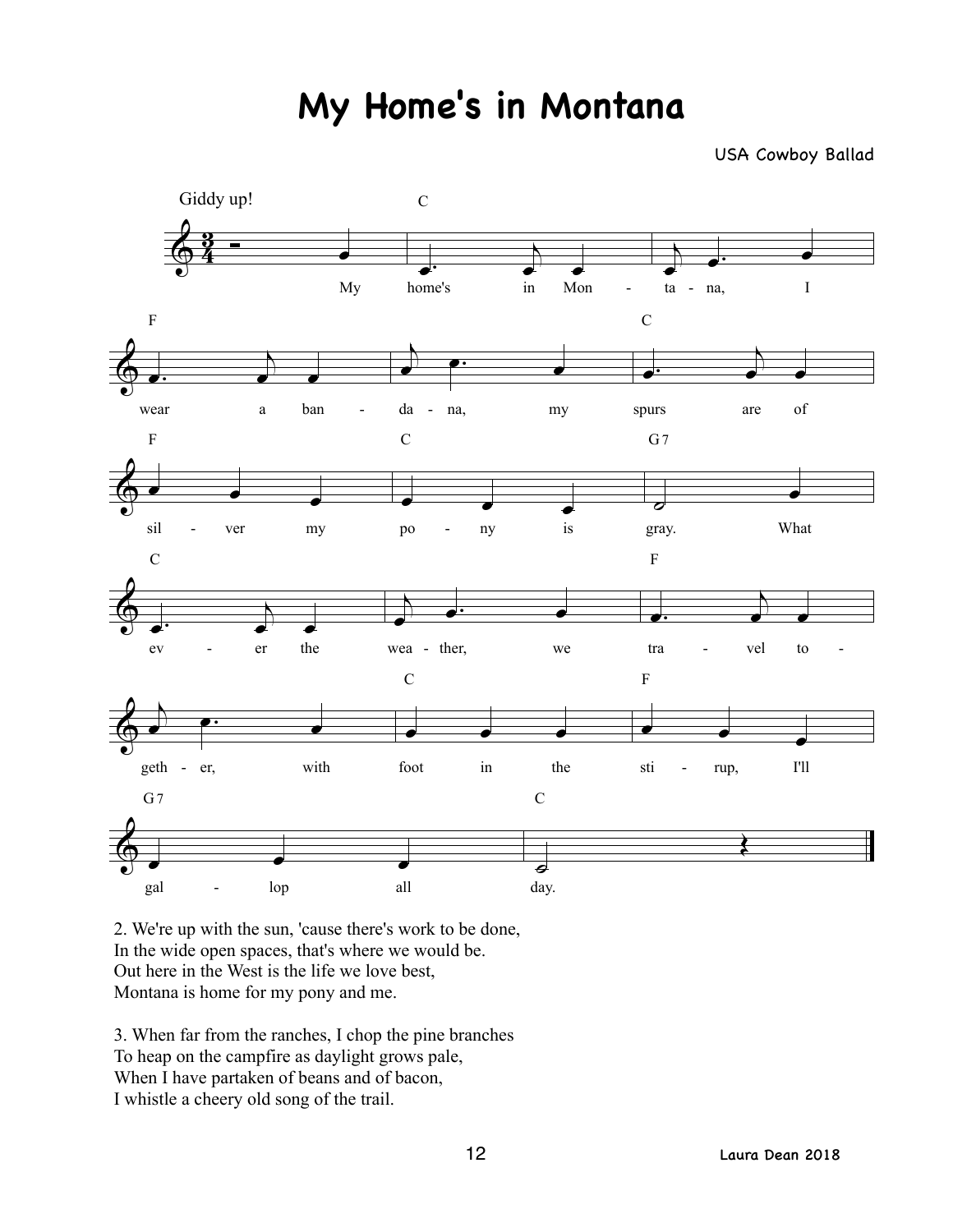Old Joe Clark

United States

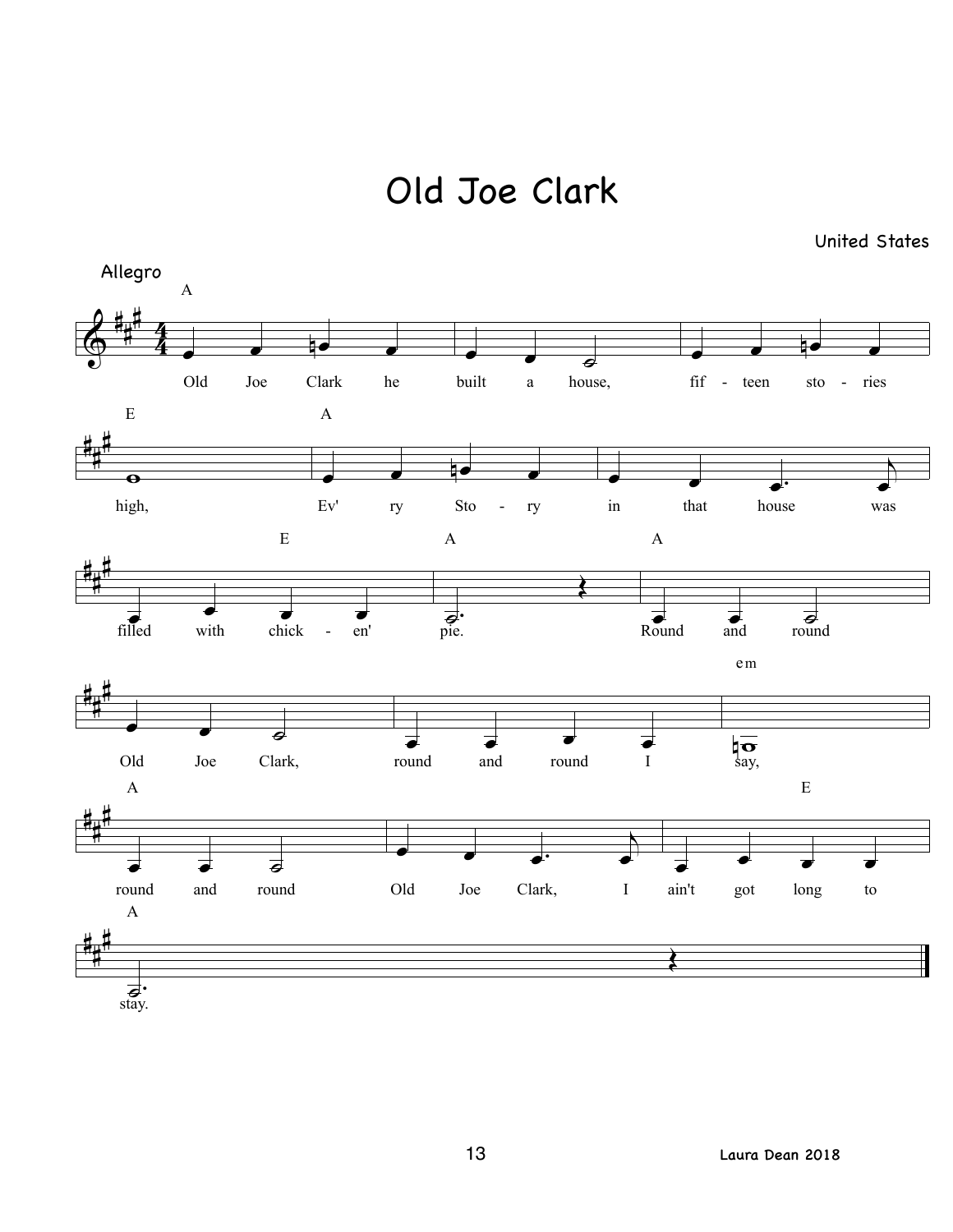# **Pimpón**

Mexico



#### **Pimpón**

Pimpón es un muñeco con manos de cartón. Se lava la carita con aqua y con jabón.

Pimpón es un muñeco con manos de cartón. Se lava las manitas con agua y con jabón

Se desenreda el pelo con peine de marfil Y aunque no le gusta no lorra, ni hace así.

Pimpón, dame la mano con un fuerte apretón, que quiero ser tu amigo-Pimpón, Pimpón, Pimpón.

Y cuando las estrellas comienzan a salir, Pimpón se va a la cama, Pimpón se va a dormir

#### **Pimpón**

Pimpón is a nice puppet with hands made out of paper. He like to wash is face with soap and lots of water.

Pimpón is a nice puppet with hands made out of paper. He likes to wash his hands with soap and lots of water.

Pimpón fixes his hair with a comb or with a brush. Although he doesn't like it, he doesn't make a fuss.

Pimpón shakes hands with me with a big, happy smile. He likes to be my friend-Pimpón,Pimpón,Pimpón

And when the stars are blinking up in the pretty sky, Pimpón closes his eyes, and he whispers, "Good night."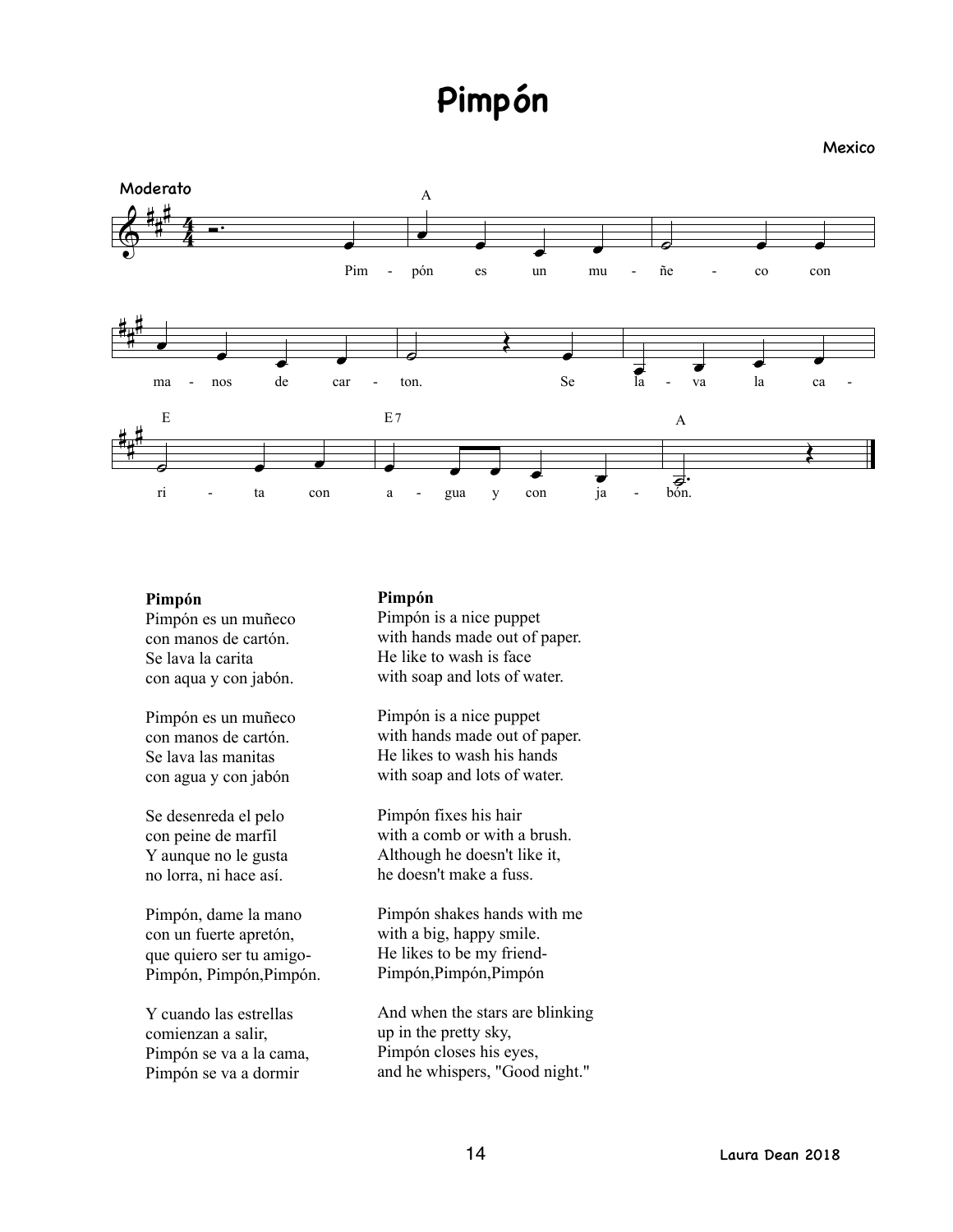See the Pony Galloping

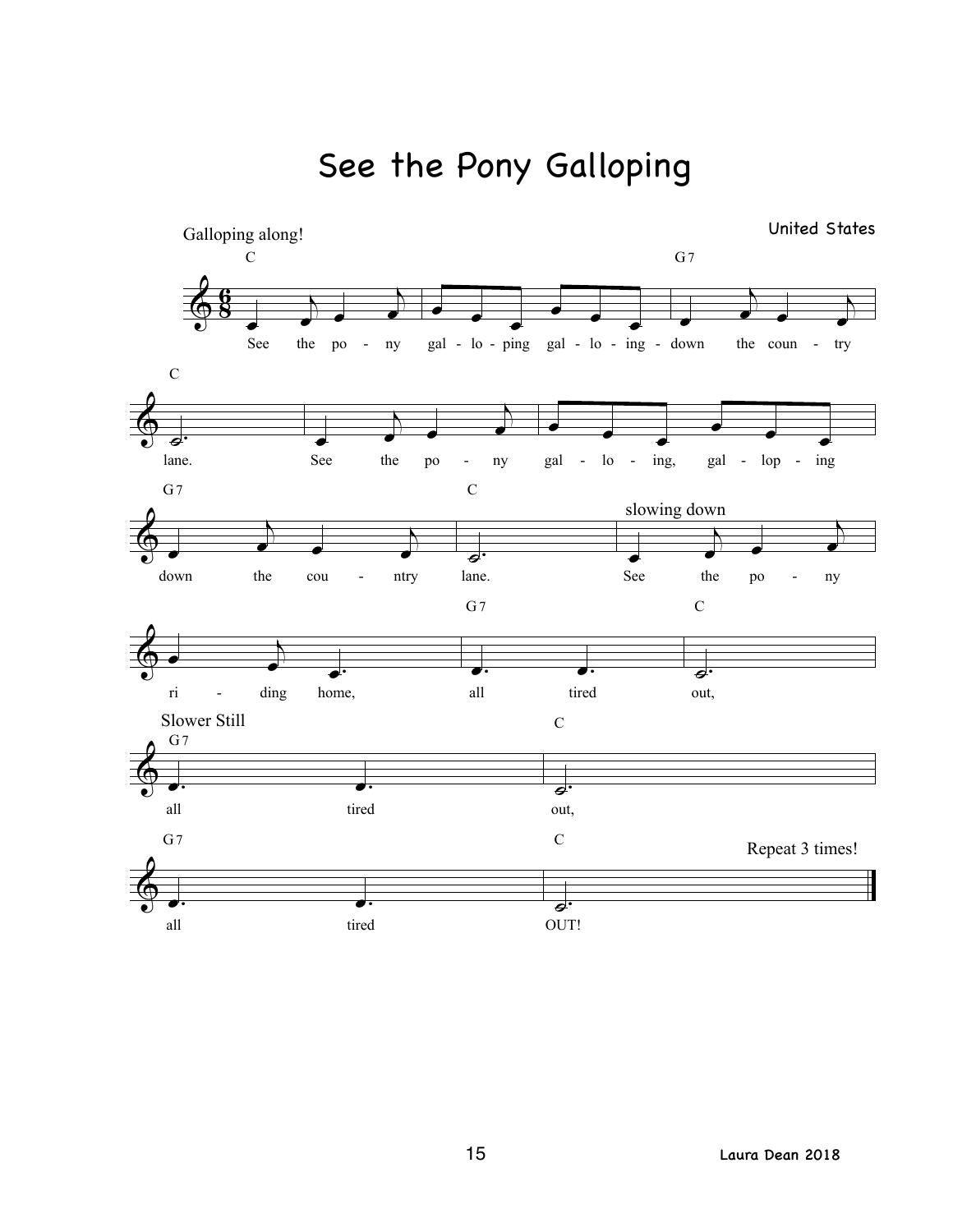# Un Éléphant, Ça Trompe

French Canadian



Deux éléphants....... Trois éléphants....... Quatre éléphants....... Cinq éléphants....... Six éléphants....... Sept éléphants....... Huit éléphants....... Neuf éléphants....... Dix éléphants.......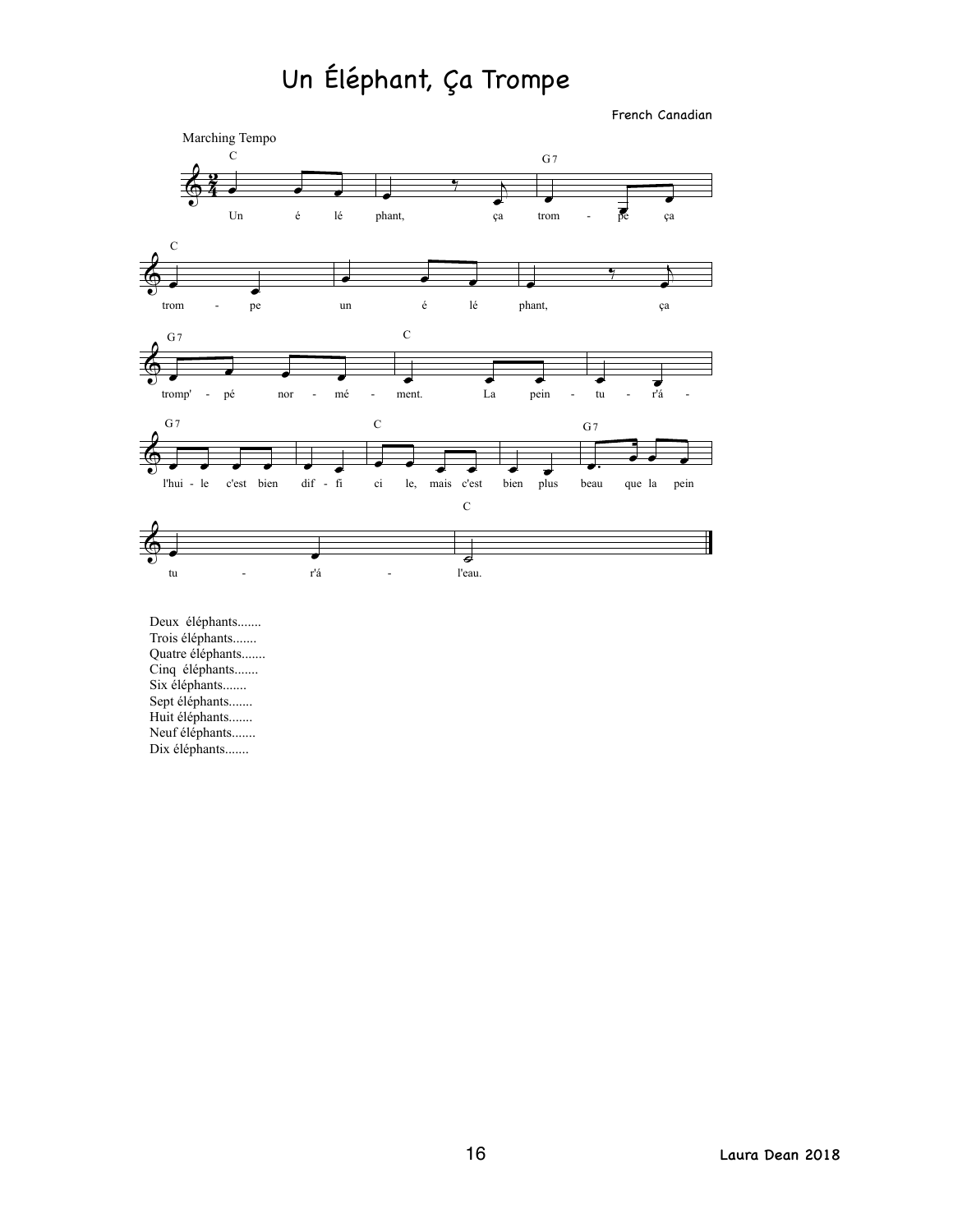# **Up in a Balloon**

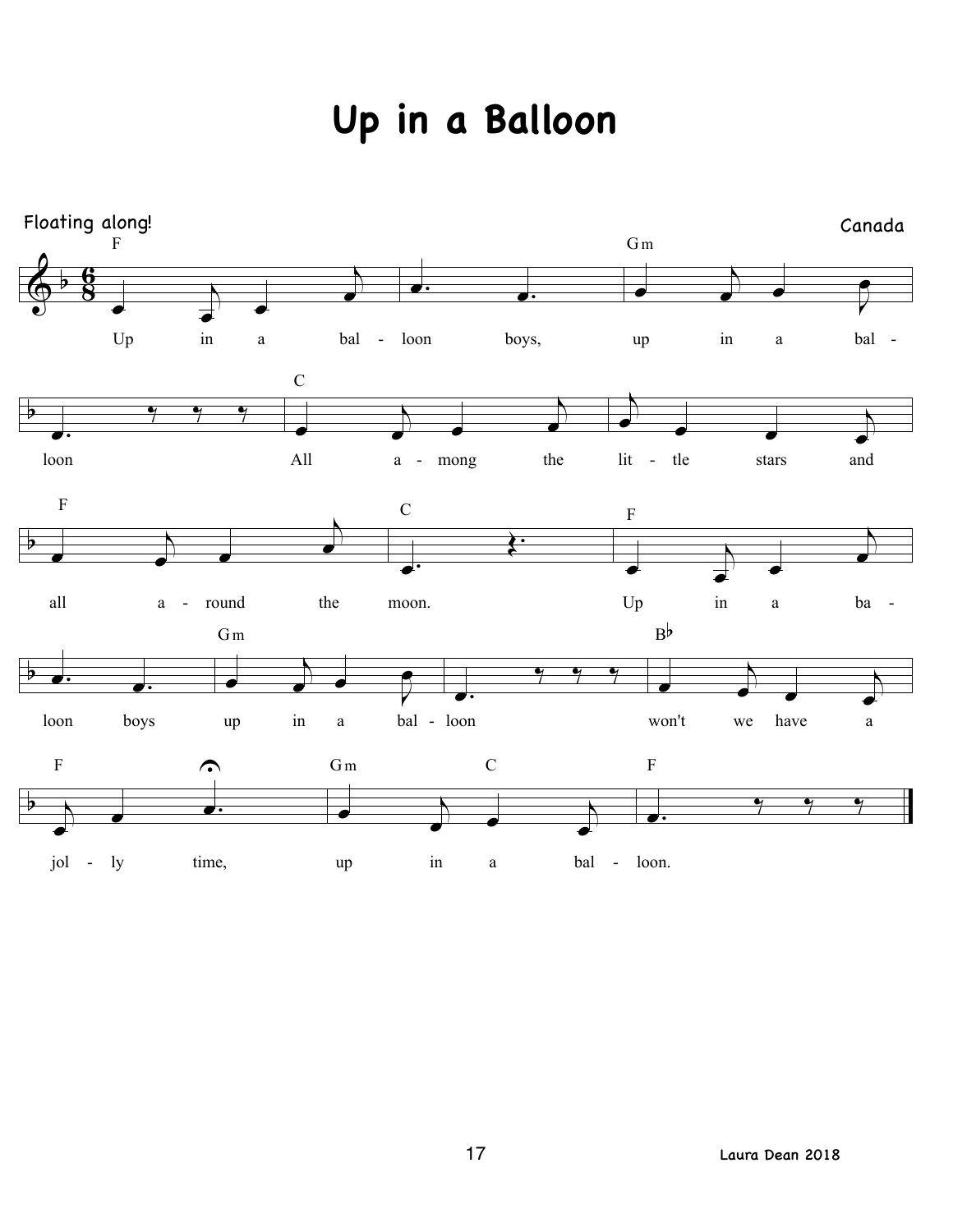**Vamos a cantar (Let's Sing)**

Latin America



Ahora vamos, a cantar, a cantar, a cantar **Everybody** sing now (sings twice) **sing now, sing now**.

Repeat the song, each time replacing the words in boldface with the words below........

| a leer     | read             |
|------------|------------------|
| a escribir | write            |
| a comer    | eat              |
| a silbar   | whistle          |
| a reír     | laugh            |
| a bailar   | dance            |
| a saltar   | <sub>1</sub> ump |
| a roncar   | snore            |
| a aplaudir | clap             |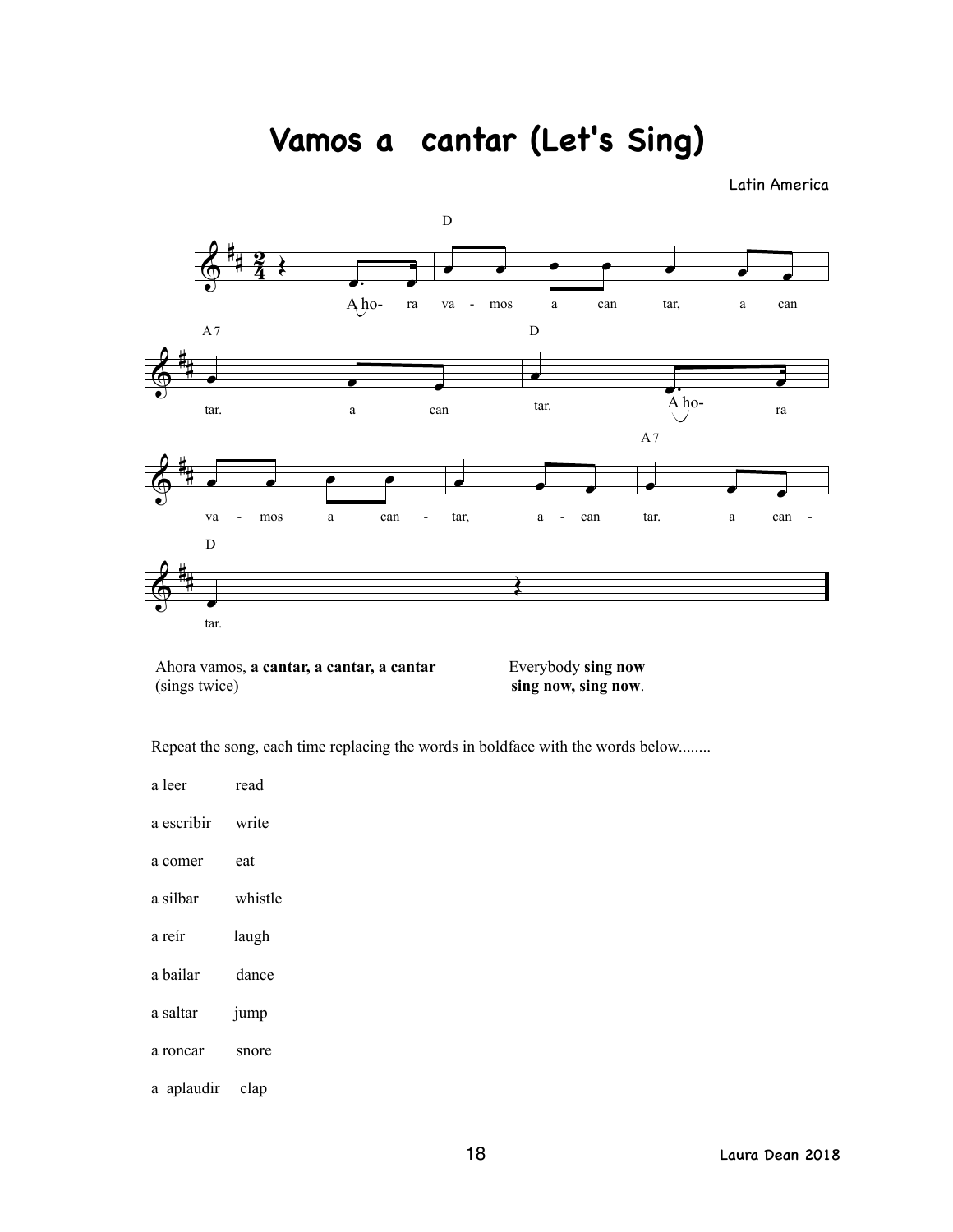#### **General Teaching Suggestions:**

- 1. Position of students (for most of the songs): students sitting (criss -cross applesauce) or standing in a circle.
- 2. The space should include enough open space for safe and uncrowded dancing .
- 3. Thirty minutes lessons work for me in the preschool music class. Repeat lessons and songs frequently.
- 4. You may find, some students join in singing without being asked as they become familiar with the songs. Repeat songs often!
- 5. Students at this age experience music in a variety of ways, perhaps they won't sing along, but enjoy tapping their knees or moving their bodies along to the music, and this is perfectly fine.
- 6. Allow for a variety of expressions and learning styles when working with this age group.

# **Hear It!**

1. Sing through the entire song a cappella or play the recording for the group.

 2. If using a recording, have the music cued up on a working speaker that the entire group can hear.

## **Sing It!**

- 1. Introduce the lyrics by call and response speaking in rhythm before adding the melody
- 2. Teach lyrics and melody together in a call and response format
- 3. Sing the song along with the recording or accompaniment

## **Move It!**

- 1. After children are able to sing the song, introduce the dance/movement part of the lesson
- 2. Model the movements/dance while children watch
- 3. Encourage students to join in the movements/dance
- 4. When students can do the movements, add the singing and put it all together!
- 5. When students are ready, teacher can put on the recording or accompany the students with piano or guitar.

**Further Exploration:** Includes books and web links, and recordings. A disclaimer: web links worked at the time this guide was produced, they may go out of date.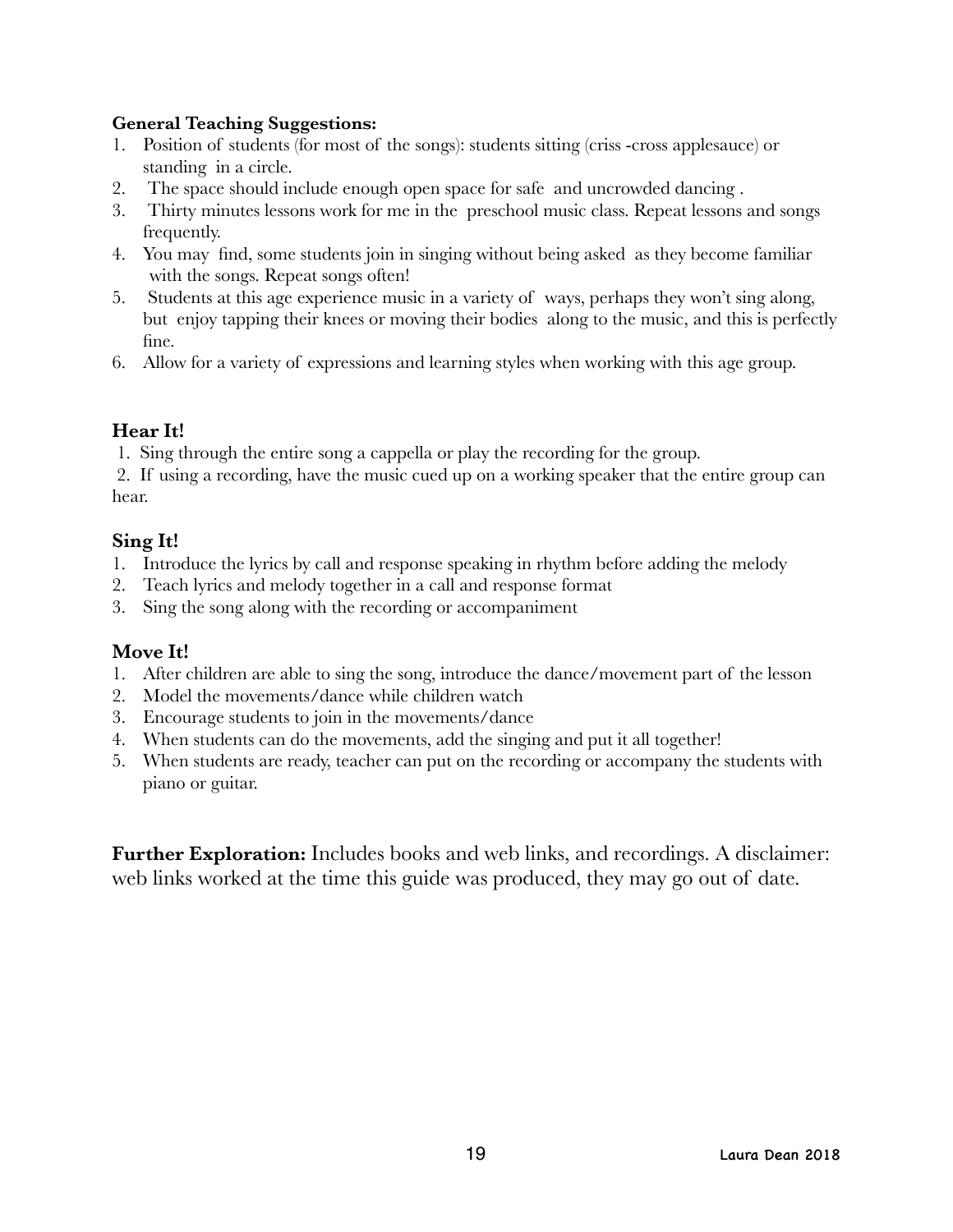# *A la Limón*  **Puerto Rico**

# **Hear It!**

- Teacher sings *A la Limón* a cappella or plays the recording for the group.
- If using a recording, cue the music ahead of time and do a sound check.

# **Sing It!**

- Teach the song in a call and response format verse by verse.
- Introduce the lyrics by call and response, speaking in rhythm before adding the melody.
- Teach lyrics and melody together in a call and response format.
- Combine verses until children can sing the entire song.
- Sing the song along with the recording or accompaniment.

# **Move It!**

Edna Smith Edet's Version

The boys (children) form two lines facing each other. The two lines take turns singing the song and approaching each other.

My variation on Edna's Choreography:

- Line one moves towards line two to meet in the middle : A- la- limón, a- la- limón que se rompió la fuente
- Line two moves toward line one to meet in the middle A- la- limon, a- la- limon Mandadla a componer.
- Line one moves back to original position hurrí hurrí hurrá La reina va pasar
- Line two moves back to original position hurrí hurrí hurrá La reina va pasar

# **Ideas from Teacher Vision Website:**

This is a traditional *rueda* song, a circle game.

- Prep children for walking in a circle by singing the song while they march in place to the beat
- Children hold hands and walk around in a large circle, or a few small circles.

## **Further Exploration:**

Edna Smith Edit's Recording: <https://www.youtube.com/watch?v=wLQVdos1MfI> Book: Bernier-Grand, Carmen. *Shake it Morena,* Brookfield Connecticut: Brookfield Press, 2001.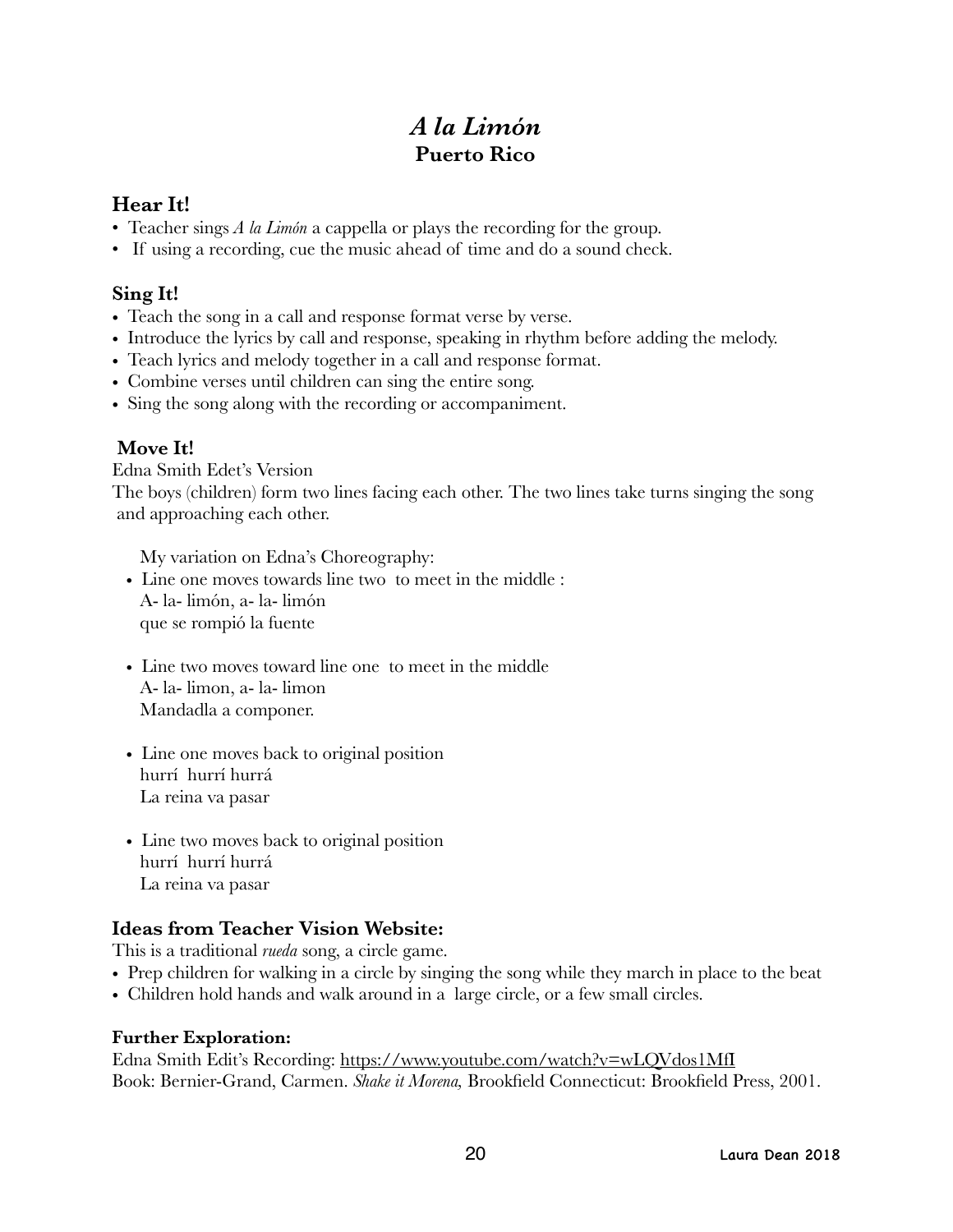# *Animal Song*  **United States**

# **Hear It!**

- Teacher sings *Animal Song* a cappella or plays the recording for the group.
- If using a recording, cue the music ahead of time, and do a sound check.

# **Sing It!**

- Teach *Animal Song* in a call and response format verse by verse. You may choose to teach one, two or three verses rather than the whole song. The amount of verses in this song may be overwhelming for the pre-k class.
- Introduce the lyrics by call and response, speaking in rhythm before adding the melody
- Teach lyrics and melody together in a call and response format
- Sing the song along with the recording or accompaniment.
- This is the perfect song to talk about enunciation. Invite children to REALLY open their mouths and annunciate the lyrics.

# **Move It!**

- Invite students to create a motion for each animal. This, of course, invites a discussion about the animals in the song. Remember this is a folk song, so there may be some "fake news" in the list of animals. For instance, I have yet to find a *kingeron.*
- For example: long snapping arm motions for alligator, hands on head sticking out for moose, big arms raised above the body for bear.
- Each time you sing the song, use the same motions made up by the children. In no time at all, you will have your own group version of the song.

## **Further Exploration!**

Pete Seeger singing the Animal Song: <https://www.youtube.com/watch?v=xX5yRrO15zU>

List of Pre-K Books about animals:

https: //www.prekinders.com/books-about-forest-animals-for-pre-k/

A personal Favorite Animal Book:

Watt, Mélanie, *Scaredy Squirrel,* Toronto, ON: Kids Can Press Ltd, 2006.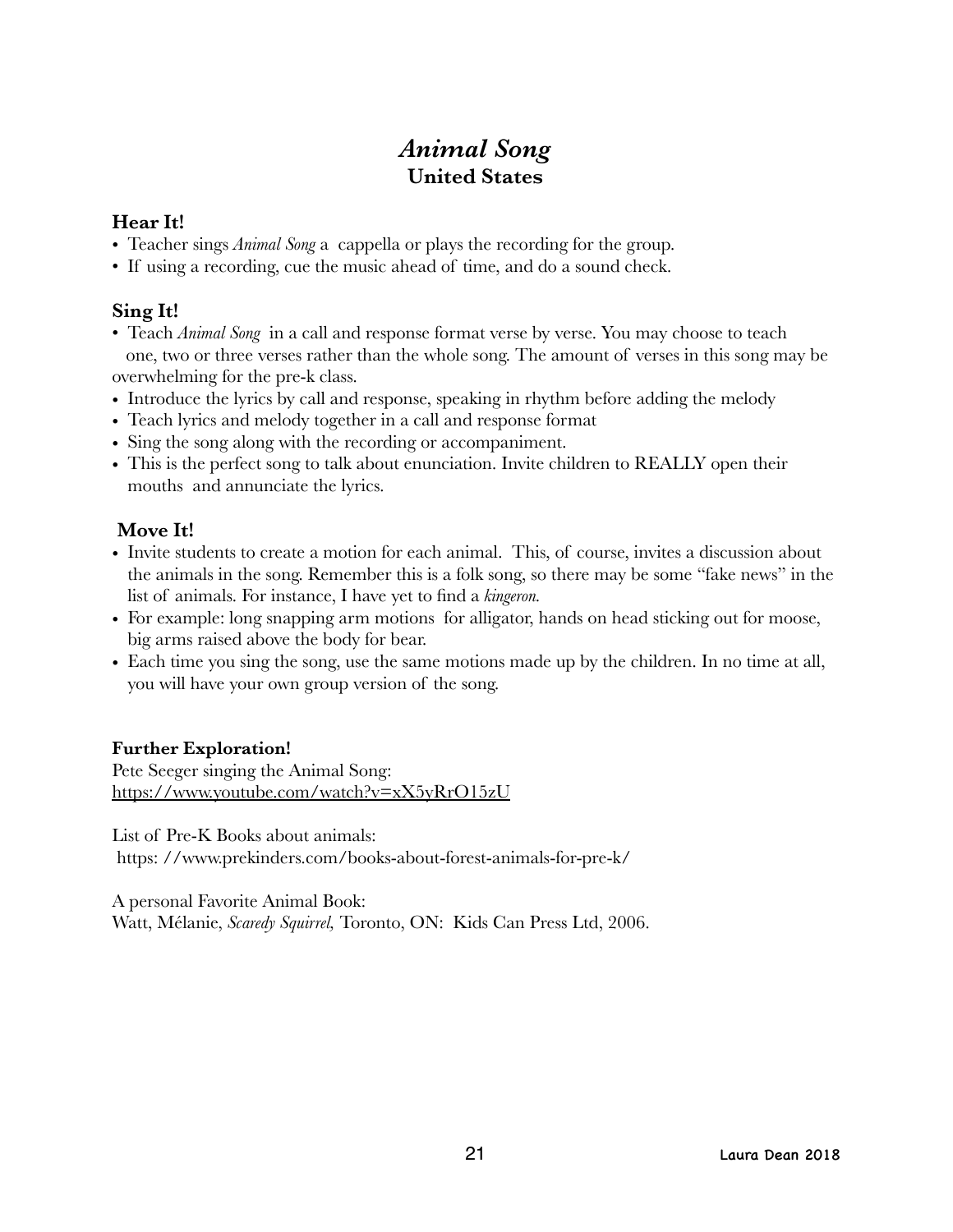# *Come to Your Mommy*  **Halifax, Canada**

## **Hear It!**

- Teacher sings *Come to Your Mommy* a cappella or plays the recording for the group.
- If using a recording, cue the music ahead of time and check the sound.

## **Sing It!**

- Introduce the lyrics by call and response speaking in rhythm before adding the melody.
- Teach lyrics and melody together in a call and response format.
- Combine verses until children can sing the entire song.
- Sing the song along with the recording or accompaniment.

#### **Move It!**

- Invite children to stand and gently sway while singing this soft lullaby.
- Introduce smooth movements, For example, while standing in one place make gentle movements with the head, arms, shoulders, and body; or travel around the room while making smooth gestures with the arms.
- Encourage free movement around the room while singing.

# **Further Exploration!**

English Version, *Dance to Your Daddy*. <https://www.youtube.com/watch?v=2RvwoDmt8jQ>

Book:

 Baily, Linda and Cass Reich. *Carson Crosses Canada,* New York: Northern Tundra Books of Northern, a division of Penguin Random House, 2017.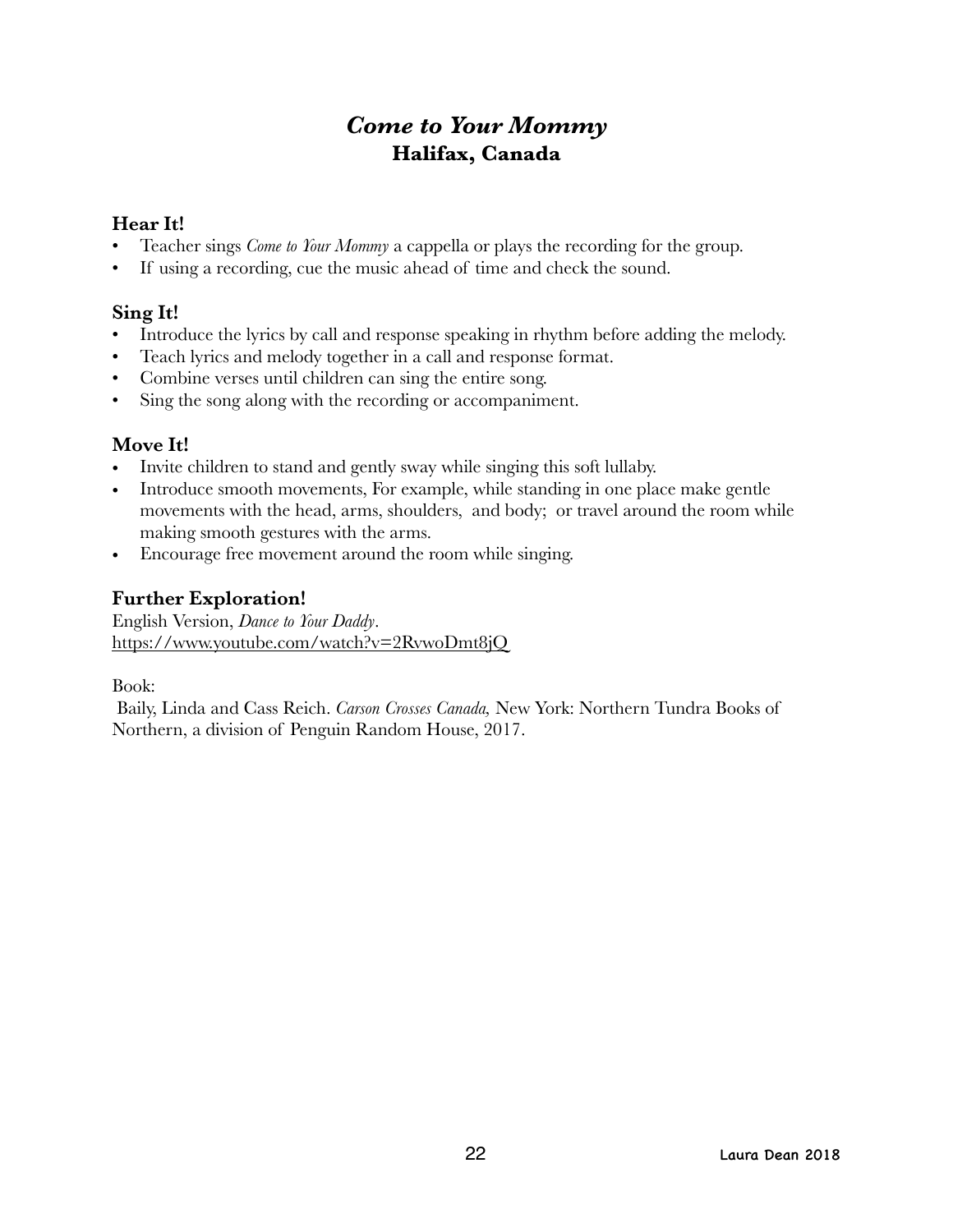# *Gypsy In the Moonlight* **Trinidad**

## **Hear It!**

- Teacher sings *Gypsy In the Moonlight* a cappella or plays the recording.
- If using a recording, cue the music ahead of time and check sound.

# **Sing It!**

- Introduce the lyrics by call and response, speaking in rhythm before adding the melody.
- Teach lyrics and melody together in a call and response format.
- Combine verses until children can sing the entire song.
- **•** Sing the song along with the recording or accompaniment.Teach the word *solo,* and teach how the third verse contains a solo**.**

# **Move It!**

Simplified Version (My simple version):

Invite children to hold hands and walk clockwise in a circle while singing through the entire song.

Edna Smith Edet's Version:

- The gypsy waits outside the circle of children during the first verse while children hold hands and walk clockwise in a circle.
- During the second verse, the gypsy enters the circle.
- She chooses a partner in the third verse, and the two dance together during the last chorus.
- The gypsy goes out of the circle and the other child becomes the gypsy.

# **Further Exploration!**

Contemporary class singing/dancing Gypsy in the Moonlight: <https://www.youtube.com/watch?v=0V29gZusTmI>

Book:

 Joseph, Lynn with illustrations by Linda Saport . *Jump Up Time: A Trinidad Carnival Story,* Boston: Clarion Books, 1998.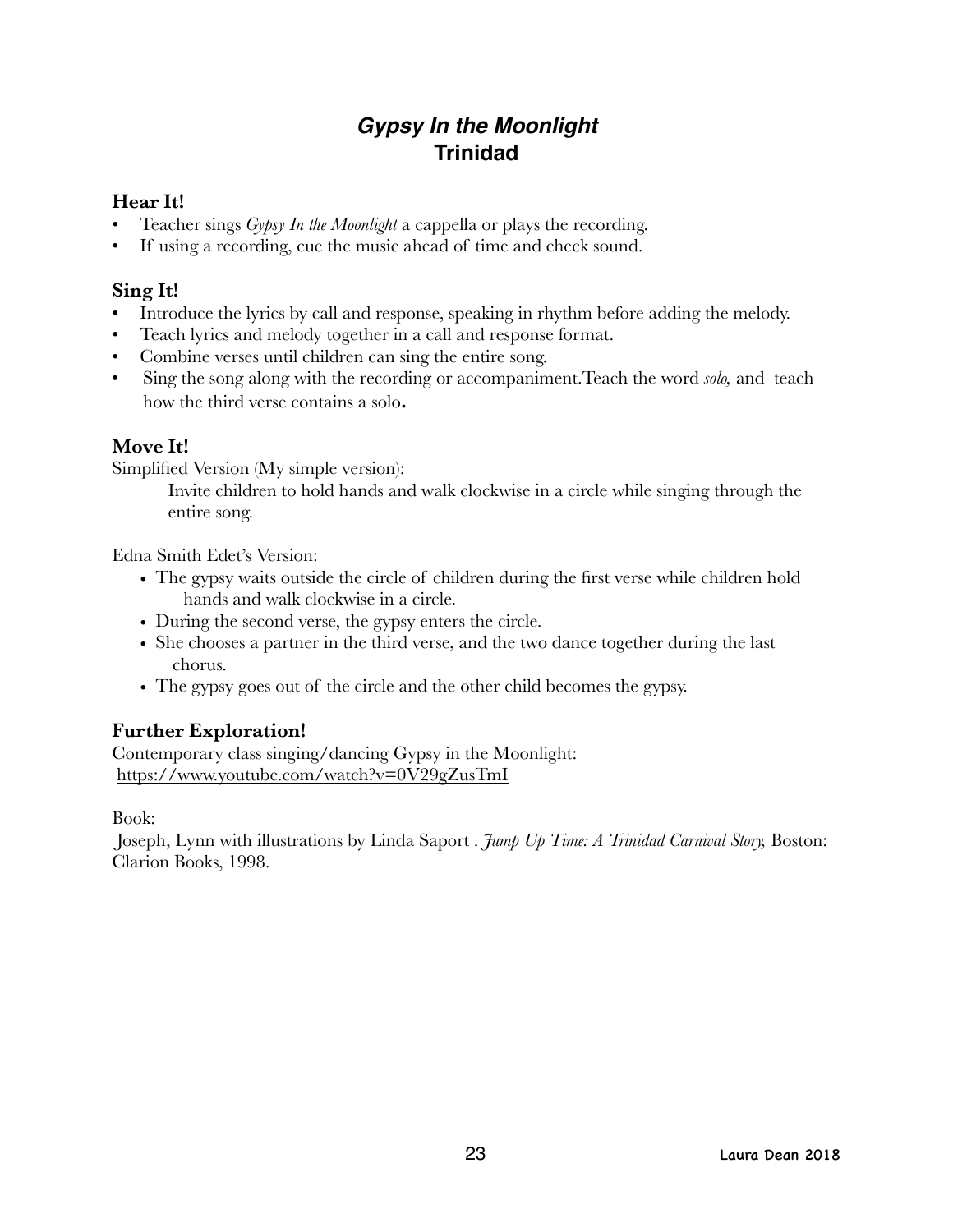# *Ink Pa Ta Na*  Sioux

#### **Hear It!**

•Teacher sings *Ink Pa Ta Na* a cappella or plays the recording for the group.

•If using a recording, cue the music ahead of time and check the sound.

## **Sing It!**

•Introduce the lyrics by call and response, speaking in rhythm before adding the melody.

•Teach lyrics and melody together in a call and response format.

•Sing the song along with the recording or accompaniment.

•As this is a lullaby, introduce students to the idea of expression in singing by modeling a sweet, soft sound.

## **Move It!**

•Children sit on floor in the circle and gently sway bodies back and forth to the lullaby. •Speak about smooth movements in contrast to bumpy or jerky movements. Ask which type of

movement is appropriate to this song.

#### **Further Exploration!**

Audio Recording of Ink Pa Ta Na played on flute: <https://www.youtube.com/watch?v=fpEQXkOMDZs>

1894 vintage footage of Sioux Dancers with drumming and singing: <https://www.youtube.com/watch?v=HQGW5a0q51w>

Book: McGovern, Ann. *If You Lived with the Sioux Indians,* USA: Scholastic INC, 1974.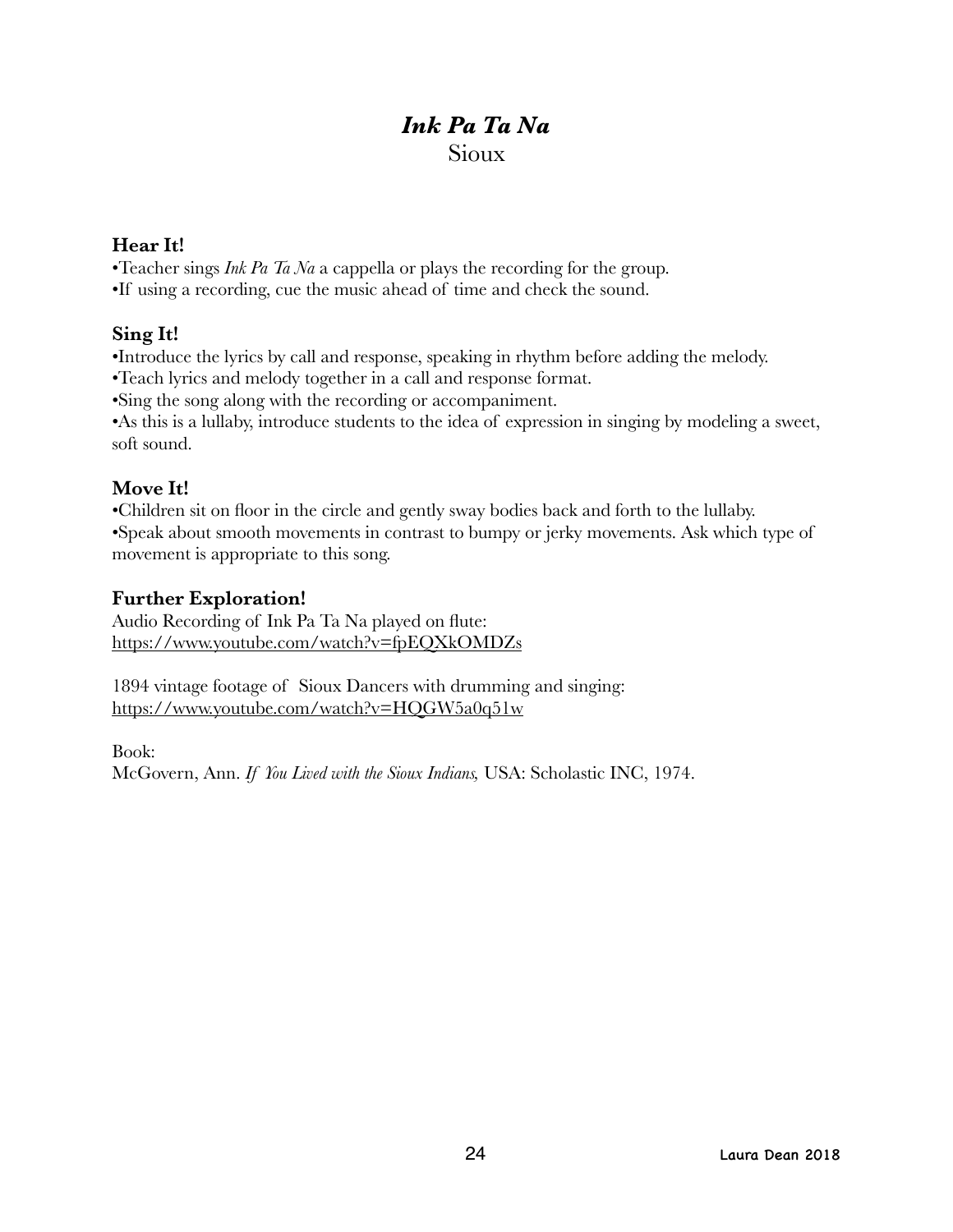# *I Went To a Party*  **West Indies**

#### **Hear It!**

•Teacher sings *I Went To a Party* a cappella or plays the recording for the group.

•If using a recording, cue the music ahead of time, and do a sound check.

## **Sing It!**

•Teach song in a call and response format verse by verse.

•Introduce the lyrics by call and response speaking in rhythm before adding the melody.

•Teach lyrics and melody together in a call and response format.

•Combine verses until children can sing the entire song.

**•**Sing the song along with the recording or accompaniment**.**

## **Move It!**

One child is in the middle of the circle. This child follows the movements indicated by the words. The other children clap while standing in the circle.\*

\*Movement notes written by Edna Smith Edet liner notes on Smithsonian Folkways Recording

#### **Further Exploration:**

CD Recording of infectious Caribbean music: Various Artists: *Carribbean Playground,* Putumayo Kids*, 2004.*

Book:

San Souci, Robert D., illustrated by Brian Pickney. *Cendrillon: A Caribbean Cinderella.* New York: Simon and Schuster, 2002.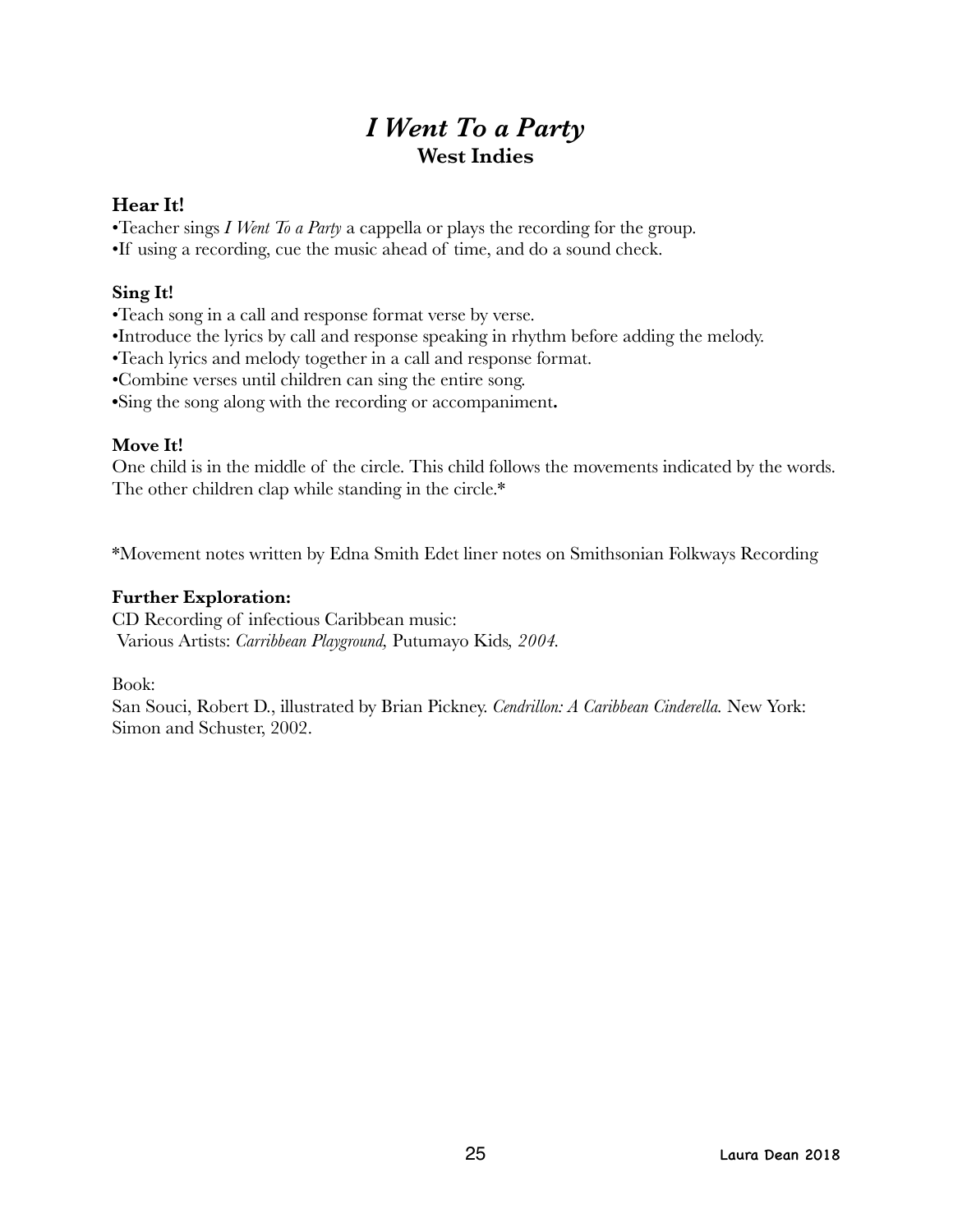# *La tía Monica (My Aunt Monica)*  **Latin America**

#### **Hear It!**

•Teacher sings a cappella or plays the recording for the group.

•If using a recording, cue the music ahead of time, and do a sound check.

# **Sing It!**

•Introduce the lyrics by call and response speaking in rhythm before adding the melody

•Teach lyrics and melody together in a call and response format

•Combine verses until children can sing the entire song.

•Sing the song along with the recording or accompaniment.

## **Move It!**

Invite children to stand in the circle, hands on hips and move hips back and forth while creating the movements of tía Monica.

- 1. los ojos (move eyes)
- 2. las cejas (move eyebrows)
- 3. la cabeza (move head)
- 4. los hombros (move arms)
- 5. los codos (move elbows)
- 6. las manos (move hands)
- 7. las caderas (move hips)
- 8. las rodillas (move knees)
- 9. los pies (move feet to turn around in a little circle)
- 10. todo el cuerpo (move entire body)

This fun energetic song engages all ages. I have used this in pre-k - 6th grade classrooms! It's also great for teaching Spanish vocabulary words for body parts.

## **Further Exploration!**

Video with images of dancers with singing by José-Luis Orozco: https://www.youtube.com/watch?v=Uxx5jdqgvgM

Book:

Krebbs, Laura, with Tessa Strickland and Christopher Corr. *Off We Go to Mexico,* Bigfoot Books, 2008.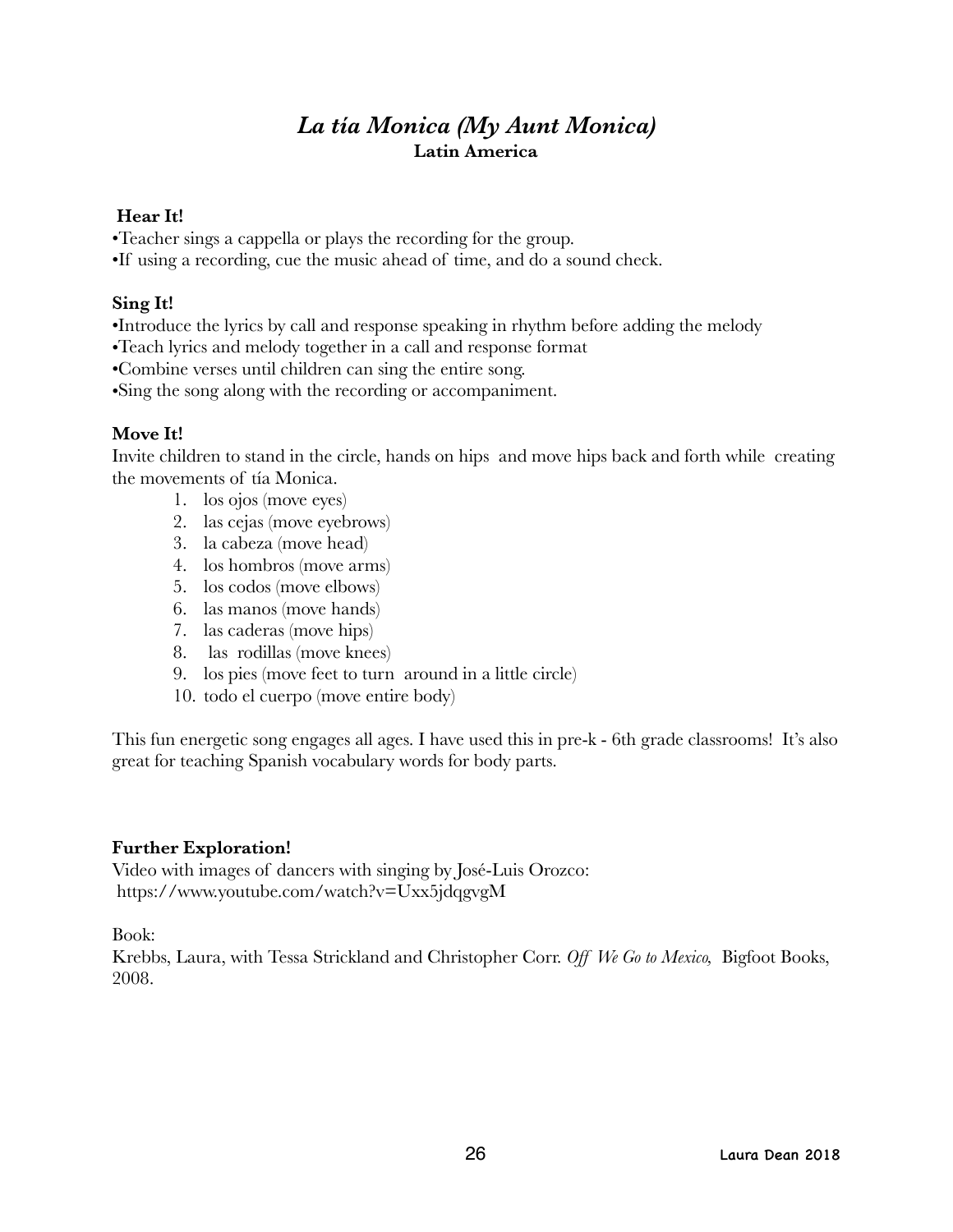# *Mama Don't Allow*

#### USA

#### **Hear It!**

- •Teacher sings a cappella or plays the recording for the group.
- •If using a recording, cue the music ahead of time and check the sound.

# **Sing It!**

- •Introduce the lyrics by call and response, speaking in rhythm before adding the melody.
- •Teach lyrics and melody together in a call and response format.
- •Combine verses until children can sing the entire song.
- •Sing the song along with the recording or accompaniment.

# **Move It!**

Children sit or stand in the circle and create the body movements or "play the instruments" as indicated in the verses.

- 1. guitar
- 2. piano playin'
- 3. hand clappin'
- 4. foot stompin'
- 5. singin' (put hands on either side of mouth as in a singing motion)
- 6. loud moth talkin' (see above)
- 7. no nothin' (wag finger side to side with other hand on hip)

# **Further Exploration!**

Traditional Bluegrass Version: https://www.youtube.com/watch?v=VpsGkKO3KWc

Funny Short Film Version: https://www.youtube.com/watch?v=1tHj1Q39oFQ

CD:

Rosenthal, Phil. *Folksongs and a Bluegrass Collection for Children.* Rounder, *2009.* 

Book:

Busse, Sarah Martin, *Banjo Granny,* Boston: Houghton Mifflin Company, 2006.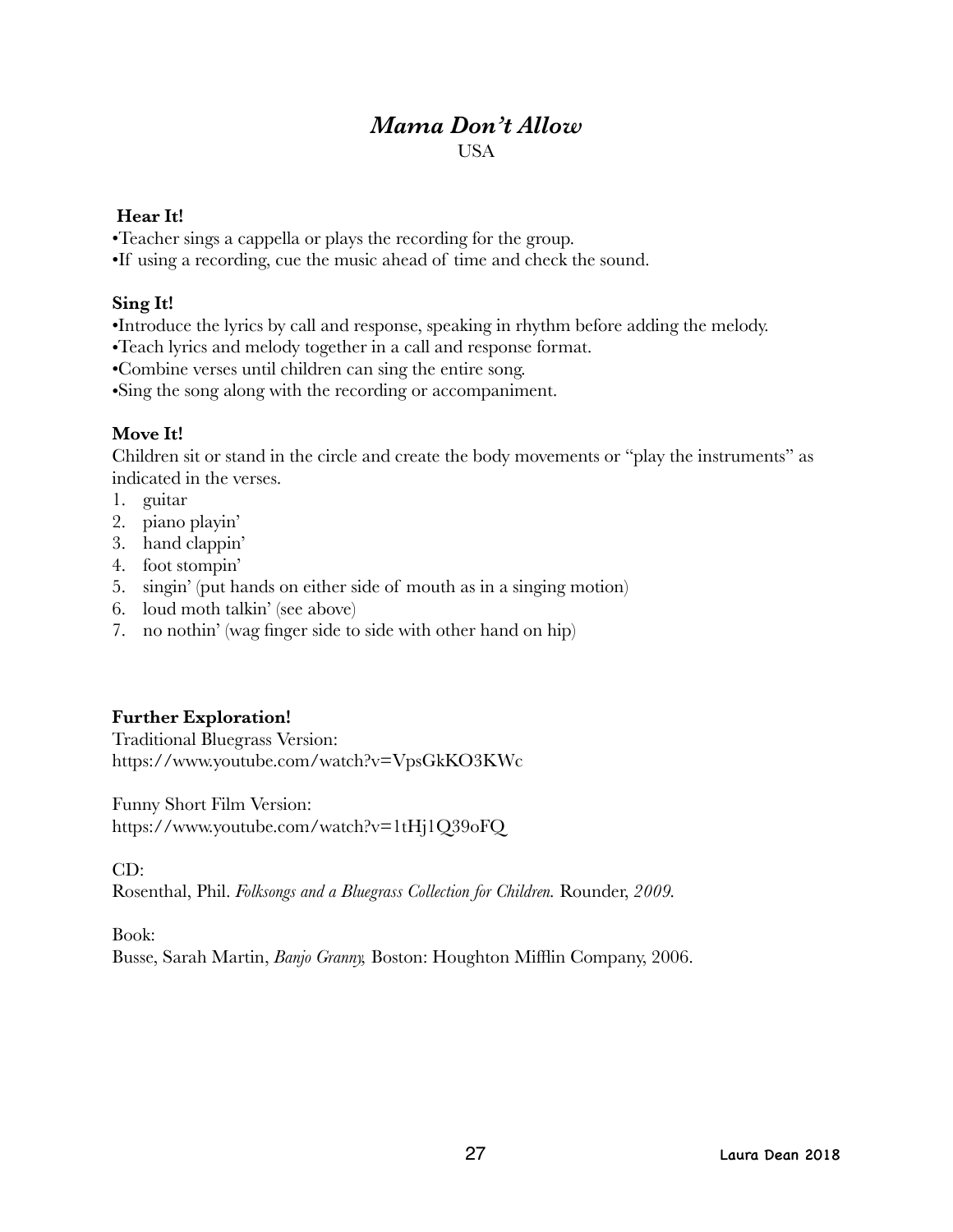# *My Home's in Montana*  **USA Cowboy Ballad**

#### **Hear It!**

•Teacher sings *My Home's in Montana* a cappella or plays the recording for the group.

•If using a recording, cue the music ahead of time and check the sound.

## **Sing It!**

•Introduce the lyrics by call and response, speaking in rhythm before adding the melody.

•Teach lyrics and melody together in a call and response format.

•Sing the song along with the recording or accompaniment.

#### **Move It!**

•Children sit on floor in a circle and sway bodies back and forth to this gentle ballad.

•Demonstrate 3/4 time by shifting direction on the downbeat, thus each "sway" lasts for 3 beats.

•Pretend you are a group of cowboys sitting around the campfire at the end of the day.

•Ask what animal sounds might you hear on the open prairie. Invite children to make some animal sounds.

•Speak about smooth movements in contrast to bumpy or jerky movements. Ask which type of movement is appropriate for this song.

\*19th Century cowboys used to sing to the cattle on the trail in order to keep the cows from stampeding. Two cowboys working a shift together, would take turns singing verses back and forth. Singing is a big part of the early American cowboy tradition.

## **Further Exploration!**

Audio Recording by Wylie and the Wild West: https://www.youtube.com/watch?v=\_sNSPovrDOc

Books:

Dodds, Dayle Ann, illustrated by Rosanne Litzinger, *Sing, Sophie!* Massachusetts: Candlewick Press, 1997.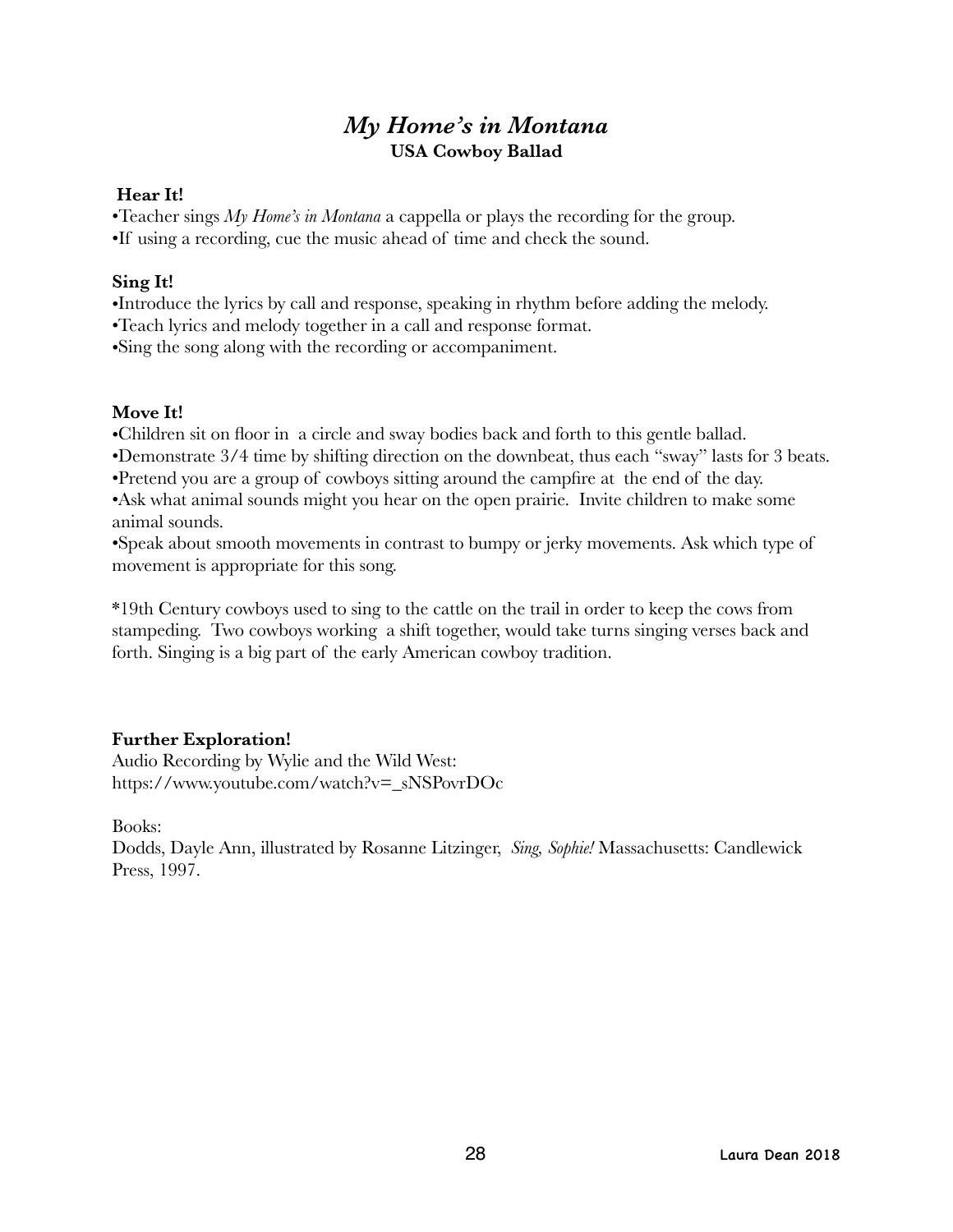# *Old Joe Clark*  **United States**

#### **Hear It!**

•Teacher sings a cappella or plays the recording for the group.

•If using a recording, cue the music ahead of time and check the sound

# **Sing It!**

•Introduce the lyrics by call and response, speaking in rhythm before adding the melody.

•Teach lyrics and melody together in a call and response format.

•Combine verses until children can sing the entire song.

•Sing the song along with the recording or accompaniment.

# **Move It!**

Group Version**:** 

•Students stand and clap while singing the words:

Old Joe Clark he built a house, fifteen stories high,

Ev'ry story in that house was filled with chicken' pie

• Students grab hands and walk around in a big circle during the following words:

Round and round Old Joe Clark Round and round I say Round and round Old Joe Clark, I ain't got long to stay.

Partner Version**:** 

•Two students face each while holding both hands of partner

•Students swing arms back and forth while holding hands for the following Lyrics:

Old Joe Clark he built a house, fifteen stories high,

Ev'ry story in that house was filled with chicken' pie

•Students keep same hand hold and turn around in a circle with their partner for:

Round and round Old Joe Clark

Round and round I say Round and round Old Joe Clark, I ain't got long to stay.

## **Further Exploration!**

Burleson Family Band "Old Joe Clark": https:www.youtube.com/watch?v=rA\_lHmKH0Vw

Adorable Cartoon of Zebras, The Stripey Boys, playing Old Joe Clark: [https://www.youtube.com/watch?v=\\_NoevMgKm2c](https://www.youtube.com/watch?v=_NoevMgKm2c)

Dan Zanes version: https: www.youtube.com/watch?v=zVf6Ar-qMxE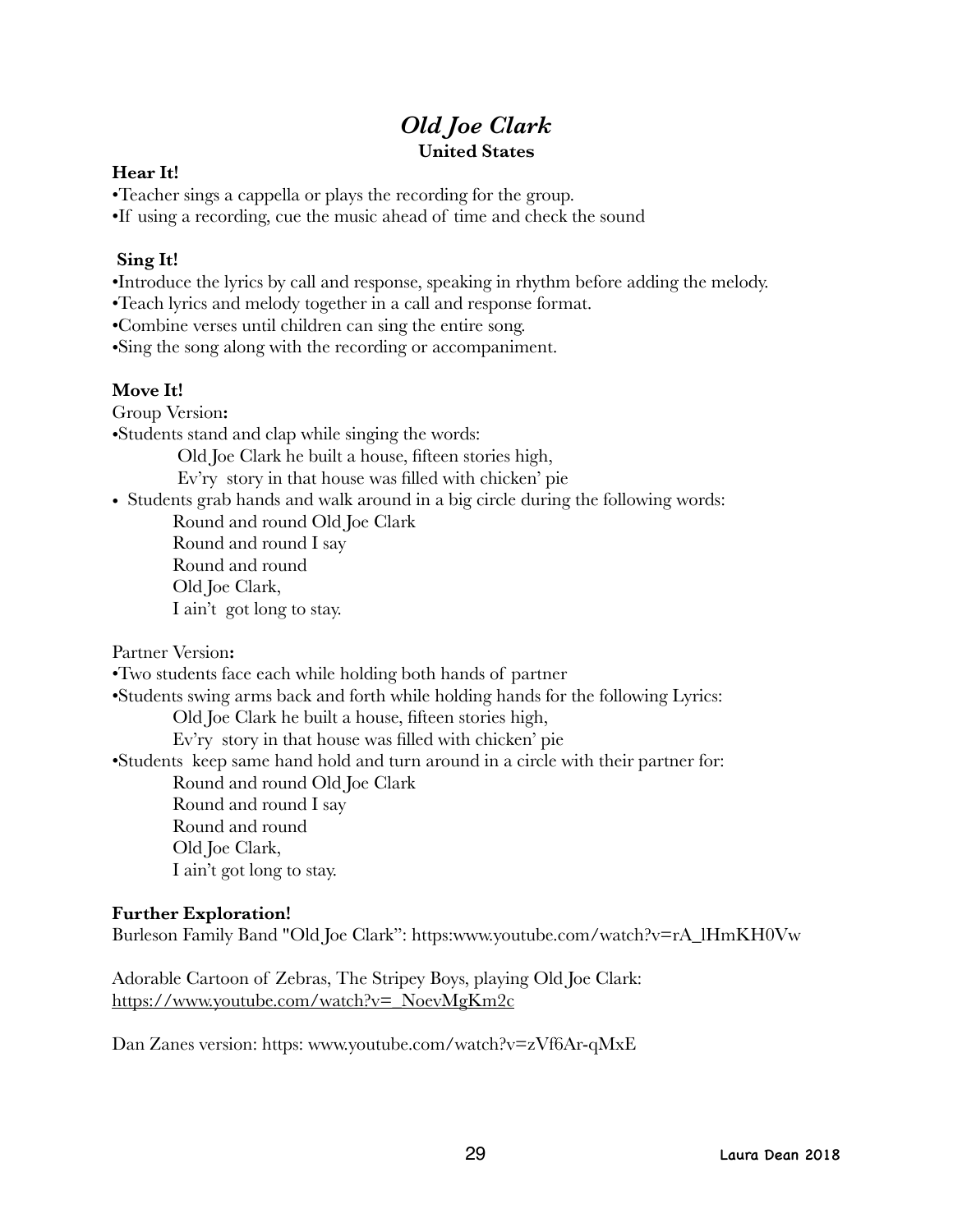# *Pimpón*  **Mexico**

#### **Hear It!**

- Teacher sings *Pimpón* a cappella or plays the recording for the group.
- If using a recording, cue the music ahead of time and check the sound.

### **Sing It!**

- Introduce the lyrics by call and response, speaking in rhythm before adding the melody.
- Teach lyrics and melody together in a call and response format.
- Combine verses until children can sing the entire song.
- Sing the song along with the recording or accompaniment.

## **Move It!**

Invite children to create the movements of Pimpón as translated in the verses:

- 1. Wash face
- 2. Wash hands
- 3. Doesn't make a fuss (wag index finger back and forth while shaking head no)
- 4. Likes to be my friend (give yourself a hug)
- 5. Close the eyes and lay prayer like hands on side of cheek like lying on a pillow.

## **Further Exploration!**

Cartoon with singing: https: www.youtube.com/watch?v=xt0CcpjDXT0

Book:

Garza, Cynthia Leonor, illustrated by Alyssa Bermudez, *Lucia the Luchador.* Brooklyn, NY: POW! 2017.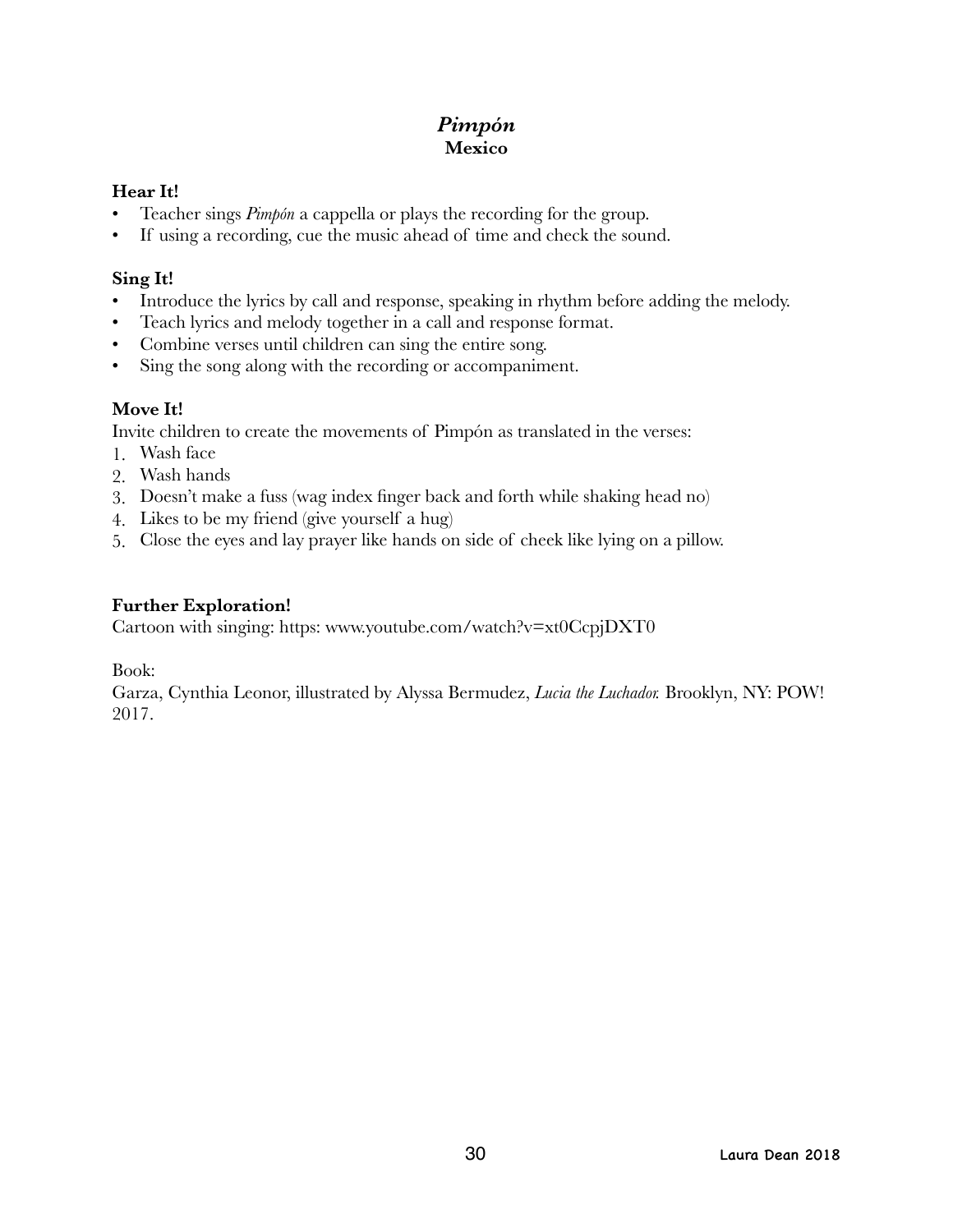# *See the Pony Galloping*

United States

#### **Hear It!**

•Teacher sings a cappella or plays the recording for the group.

•If using a recording, cue the music ahead of time and check the sound.

#### **Sing It!**

- •Introduce the lyrics by call and response, speaking in rhythm before adding the melody.
- •Teach lyrics and melody together in a call and response format.
- •Combine verses until children can sing the entire song.
- •Sing the song along with the recording or accompaniment.

#### **Move It!**

•Students sit criss cross applesauce on the floor, and tap the beat on their knees while singing, slowing down their action as the music slows down.

•Students stand in a circle and bend their knees to the beat of the music while singing, slowing down the action as the music slows down.

•Have students line up in a long line (with enough space to gallop across an area)

•Gallop to the beat of the music, slowing down the beat as the music slows down.

•Students stand in a circle and face clockwise, gallop in a circle to the beat of the music, slowing down the beat as the music slows down.

## **Further Exploration!**

Booklet: March, Laura, *[National Geographic Readers: Ponies](https://www.amazon.com/National-Geographic-Readers-Laura-Marsh/dp/1426308493/ref=sr_1_3?ie=UTF8&qid=1524246458&sr=8-3&keywords=ponies++book+for+kids)*. Washington, D.C. : National Geographic SocietyAug 23, 2011.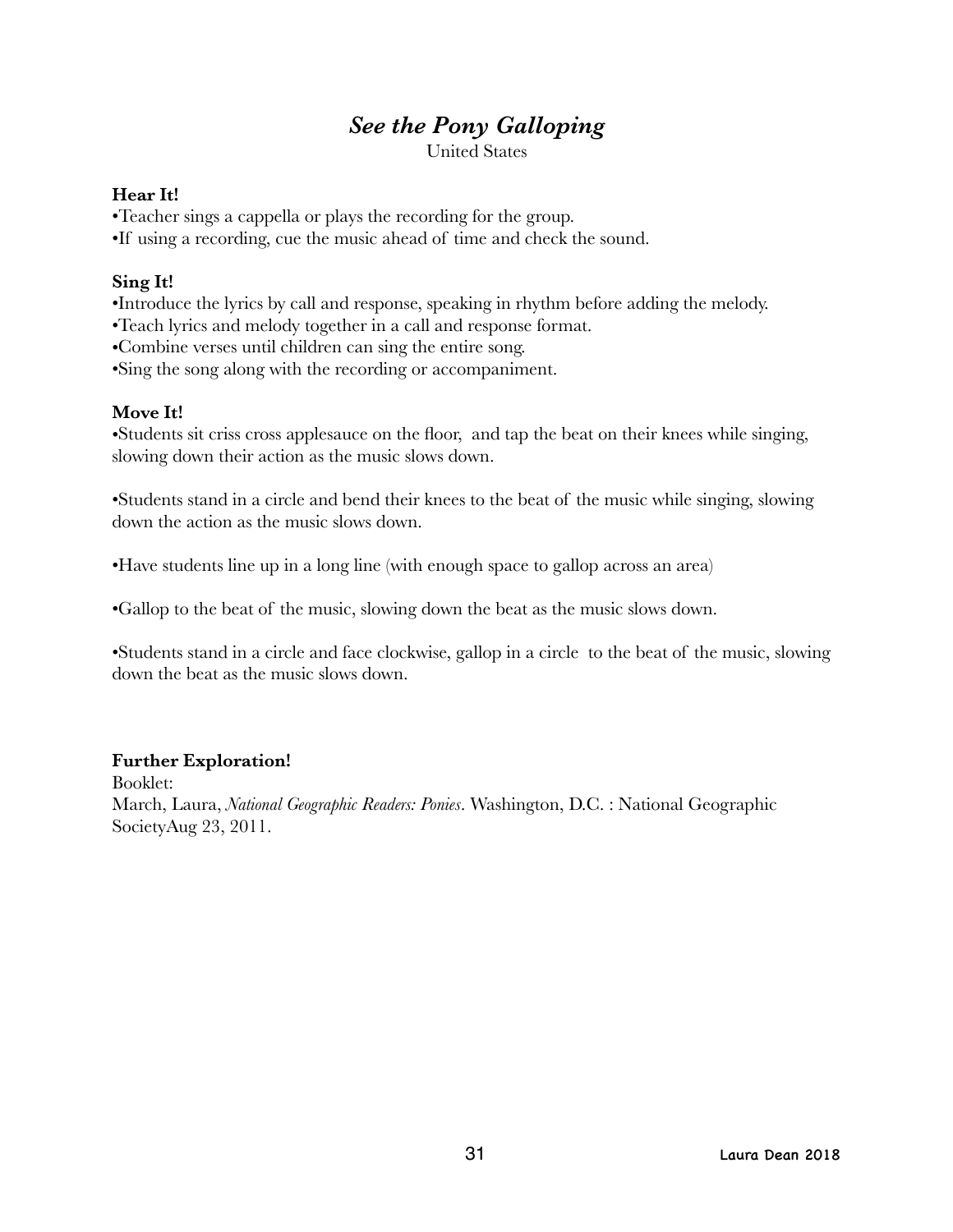# *Un Éléphant, Ça Trompe*  **French Canada**

#### **Hear It!**

•Teacher sings a cappella or plays the recording for the group.

•If using a recording, cue the music ahead of time and check the sound.

### **Sing It!**

•Introduce the lyrics by call and response, speaking in rhythm before adding the melody.

•Teach lyrics and melody together in a call and response format.

•Combine verses until children can sing the entire song.

•Sing the song along with the recording or accompaniment.

## **Move It!**

•Students sit criss cross applesauce in a circle, and tap knees while singing. This is an excellent song to practice tapping the beat of the music.

•Students stand in a circle and march in place while singing.

•Students march around in the circle while singing.

# **Further Exploration!**

Cartoon with words video: https://www.youtube.com/watch?v=ib3zBfCY3AE

Book:

Lalgudi, Sujatha, *Jojo's Playful Day. La Journee De Jeu Jojo,* United States: CreateSpace Independent Publishing Platform, 2015.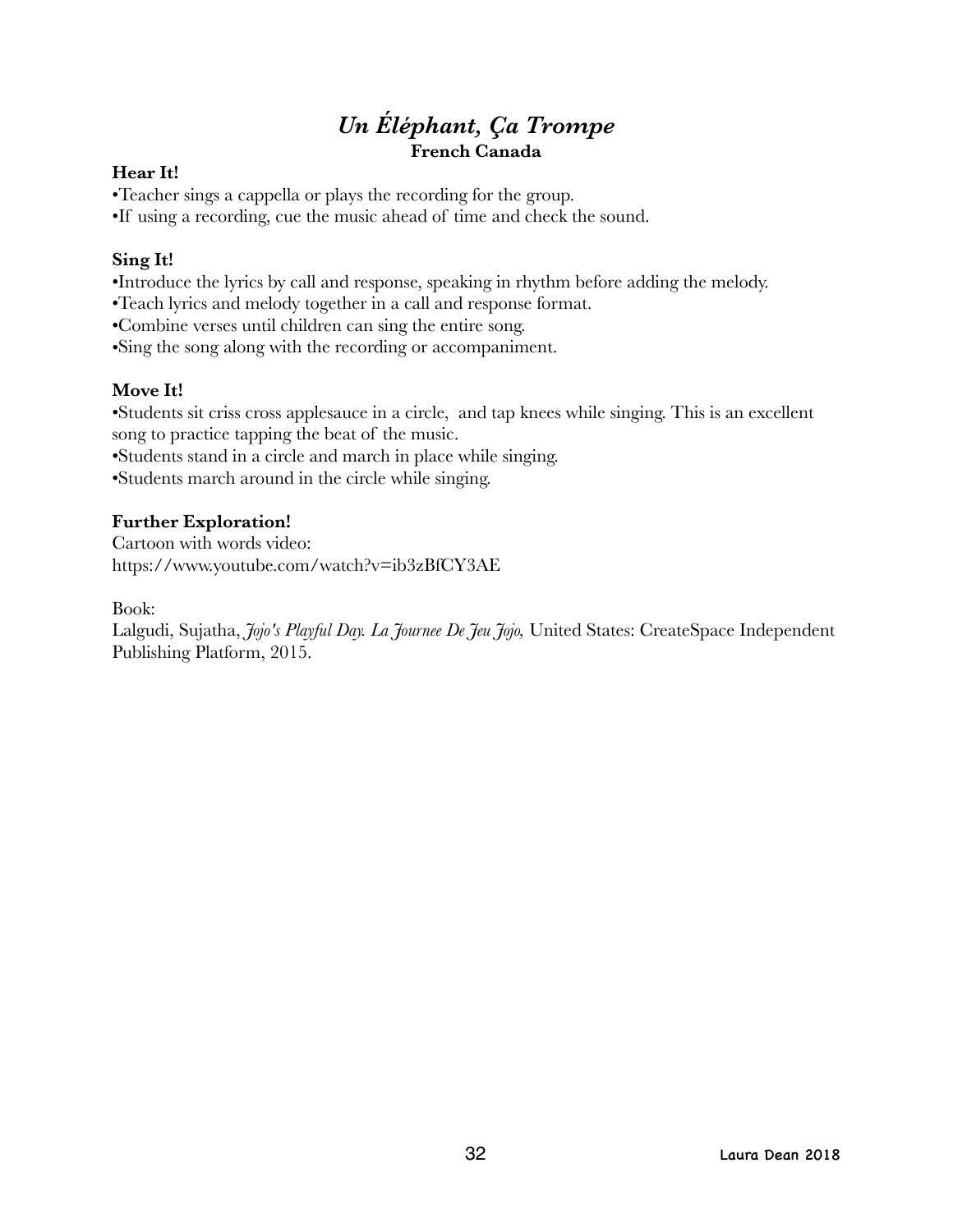# *Up In a Balloon*  **Canada**

#### **Hear It!**

•Teacher sings a cappella or plays the recording for the group.

•If using a recording, cue the music ahead of time and check the sound.

## **Sing It!**

•Introduce the lyrics by call and response, speaking in rhythm before adding the melody.

•Teach lyrics and melody together in a call and response format.

•Combine verses until children can sing the entire song.

•Sing the song along with the recording or accompaniment.

# **Move It!**

•Up in a balloon boys: start with arms at sides, raise arms out to the side, and above the head.

- •Up in a balloon: repeat 1st action
- •All among the little stars: hold up hands in twinkling finger action

•All around the moon: make a circular motion with index finger of right hand above the head

•Up in a balloon boys: start with arms at sides, raise arms out to the side, and above the head.

•Up in a balloon: repeat previous action

•Won't we have a jolly time: swing arms, bent at the elbow in front of the body

•Up in a balloon!: start with arms at sides, raise arms out to the side, and above the head.

# **Further Exploration!**

Audio Recording by Alan Mills: https://www.youtube.com/watch?v=QVJodRVbDDU

Book:

Brown, Margaret Wise, illustrated by Leonard Weisgard, *The Noon Balloon,* New York: Harper, 2014.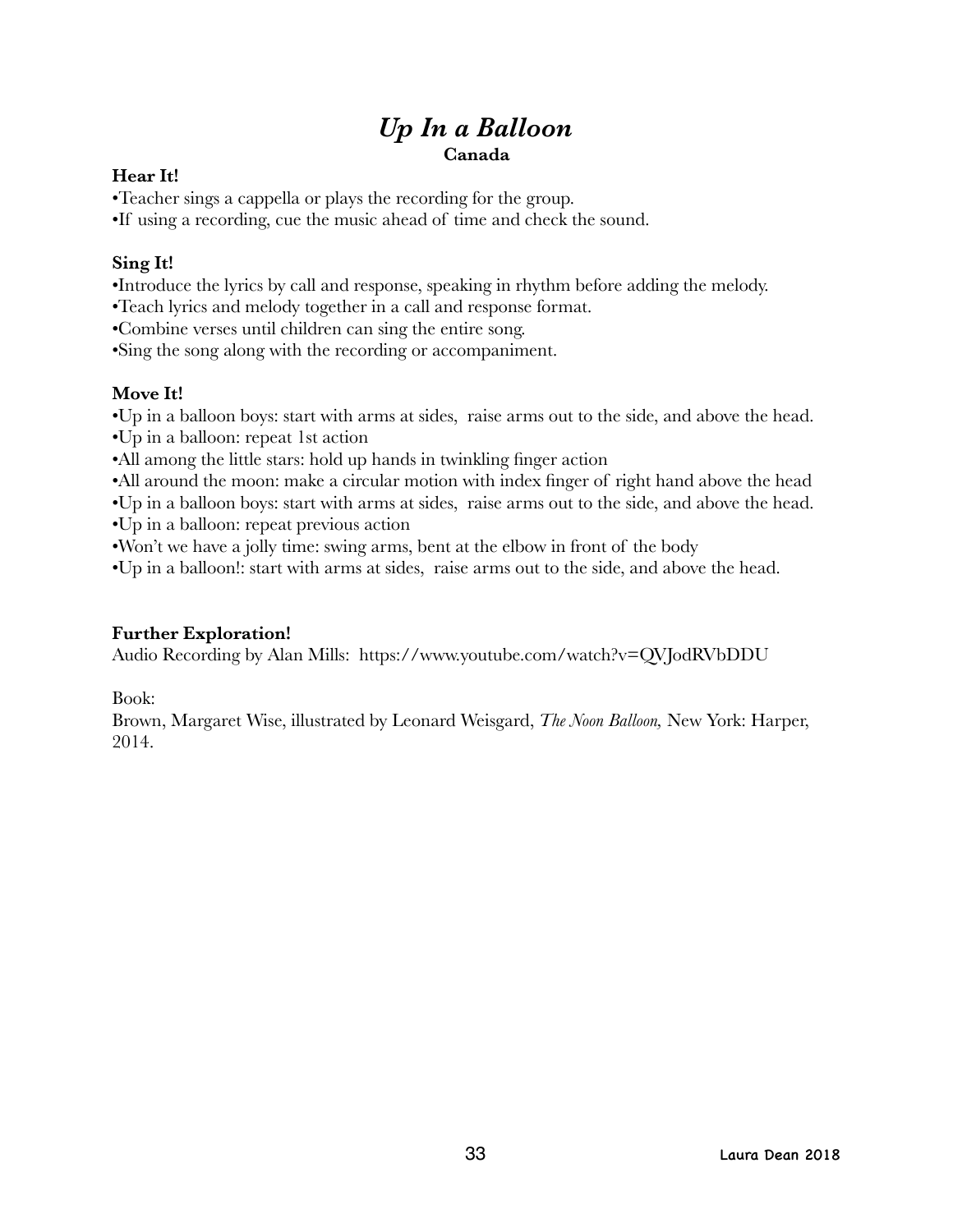# *Vamos a cantar (Let's Sing)*  **Latin America**

#### **Hear It!**

•Teacher sings a cappella or plays the recording for the group.

•If using a recording, cue the music ahead of time and check the sound.

#### **Sing It!**

- •Introduce the lyrics by call and response, speaking in rhythm before adding the melody.
- •Teach lyrics and melody together in a call and response format.
- •Combine verses until children can sing the entire song.

•Sing the song along with the recording or accompaniment.

#### **Move It!**

Invite children to stand in the circle while gesturing the words in Vamos a cantar.

1. a cantar (sing- hold hands on side of mouth)

- 2. a leer (read)
- 3. a escribir (write)
- 4. a comer (eat)
- 5. a silbar (whistle)
- 6. a reír (laugh)
- 7. a bailar (dance)
- 8. a saltar (jump)
- 9. a roncar (snore)
- 10. a aplaudir (clap)

## **Further Exploration!**

Video with singing: <https://www.youtube.com/watch?v=hGluljHJIDI>

Link to a list of 10 Spanish/English bilingual picture books: http://www.readbrightly.com/10-spanish-english-bilingual-picture-books/

CD Recording: Various Artists: *Putumayo Presents Mexico*, Putumayo, 2016